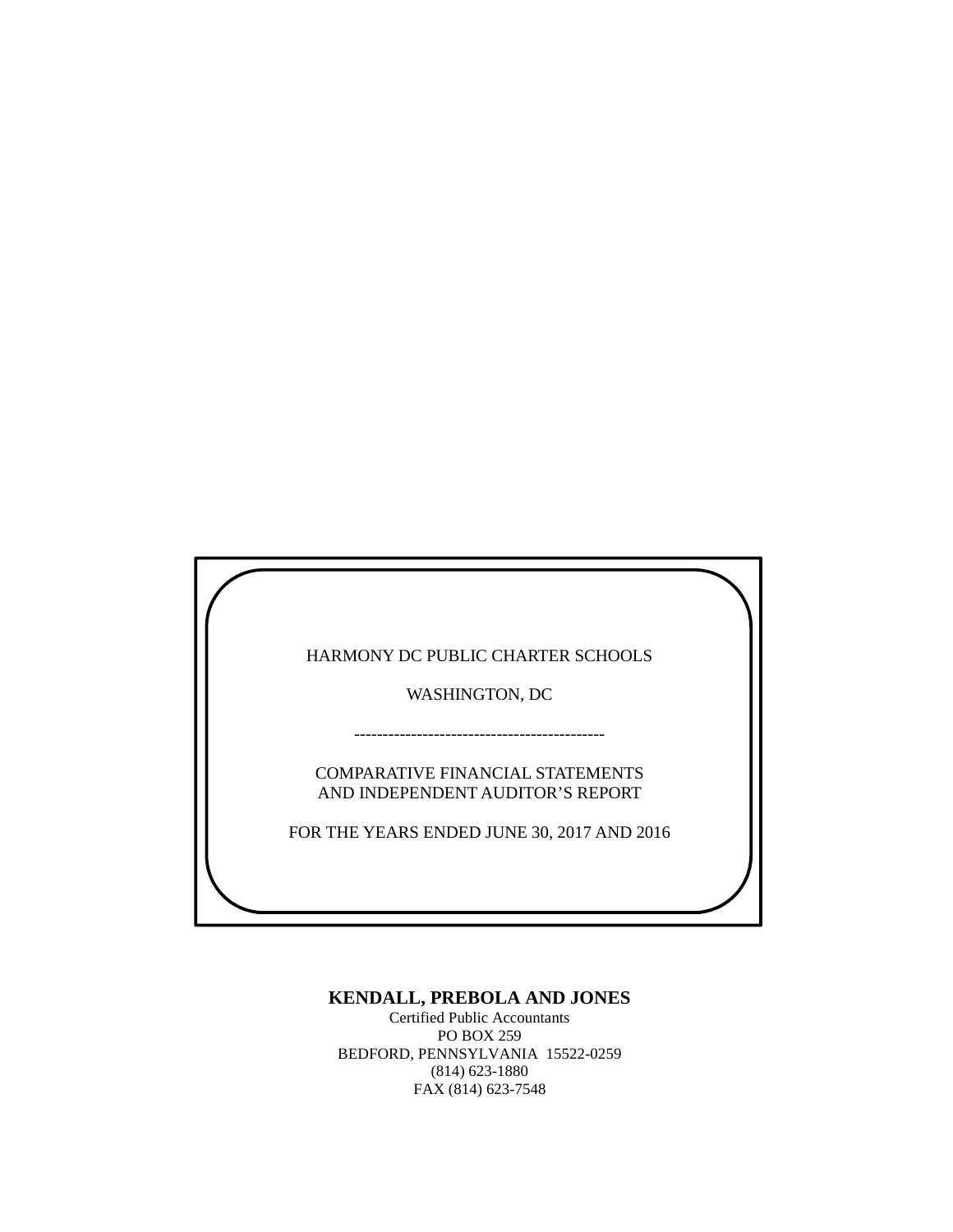# I N D E X

|                                                                                                                                                                                                                          | Page           |
|--------------------------------------------------------------------------------------------------------------------------------------------------------------------------------------------------------------------------|----------------|
| <b>Independent Auditor's Report</b>                                                                                                                                                                                      | $1-2$          |
| Comparative Statements of Financial Position,<br>June 30, 2017 and 2016                                                                                                                                                  | 3              |
| Comparative Statements of Activities, For the Years Ended<br>June 30, 2017 and 2016                                                                                                                                      | $\overline{4}$ |
| Comparative Statements of Cash Flows, For the Years Ended<br>June 30, 2017 and 2016                                                                                                                                      | 5              |
| <b>Notes to Financial Statements</b>                                                                                                                                                                                     | $6 - 22$       |
| Supplemental Information                                                                                                                                                                                                 |                |
| Schedule 1 - Comparative Schedules of Functional Expenses,<br>For the Years Ended June 30, 2017 and 2016                                                                                                                 | $23 - 24$      |
| Schedule 2 - Comparative Schedules of Average Cost Per Student,<br>For the Years Ended June 30, 2017 and 2016                                                                                                            | 25             |
| Independent Auditor's Report on Internal Control over Financial Reporting and<br>on Compliance and Other Matters Based on an Audit of Financial Statements<br>Performed in Accordance with Government Auditing Standards | $26 - 27$      |
| Summary Schedule of Prior Audit Findings, For the Year Ended June 30, 2017                                                                                                                                               | 28             |
| Schedule of Findings, For the Year Ended June 30, 2017                                                                                                                                                                   | 29             |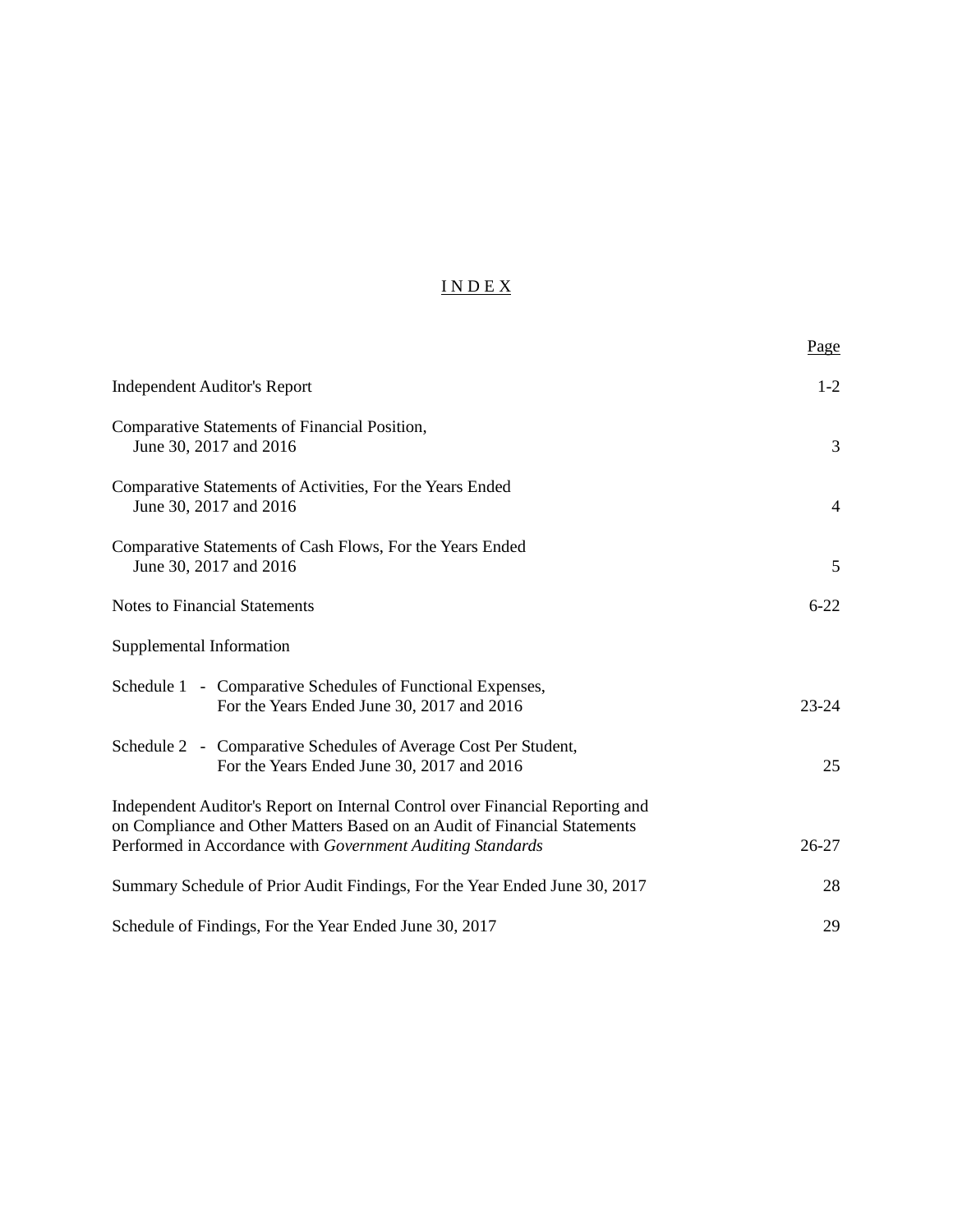# Kendall, Prebola and Jones, LLC

**Certified Public Accountants** 

Board of Directors Harmony DC Public Charter Schools 62 T Street, NE Washington, DC 20002

#### INDEPENDENT AUDITOR'S REPORT

#### *Report on the Financial Statements*

We have audited the accompanying financial statements of the Harmony DC Public Charter Schools, (a nonprofit organization) which comprise the statements of financial position as of June 30, 2017 and 2016, and the related statements of activities and cash flows for the years then ended, and the related notes to the financial statements.

#### *Management's Responsibility for the Financial Statements*

Management is responsible for the preparation and fair presentation of these financial statements in accordance with accounting principles generally accepted in the United States of America; this includes the design, implementation, and maintenance of internal control relevant to the preparation and fair presentation of financial statements that are free from material misstatement, whether due to fraud or error.

#### *Auditor's Responsibility*

Our responsibility is to express an opinion on these financial statements based on our audits. We conducted our audits in accordance with auditing standards generally accepted in the United States of America and the standards applicable to financial audits contained in *Government Auditing Standards*, issued by the Comptroller General of the United States. Those standards require that we plan and perform the audit to obtain reasonable assurance about whether the financial statements are free from material misstatement.

An audit involves performing procedures to obtain audit evidence about the amounts and disclosures in the financial statements. The procedures selected depend on the auditor's judgment, including the assessment of the risks of material misstatement of the financial statements, whether due to fraud or error. In making those risk assessments, the auditor considers internal control relevant to the entity's preparation and fair presentation of the financial statements in order to design audit procedures that are appropriate in the circumstances, but not for the purpose of expressing an opinion on the effectiveness of the entity's internal control. Accordingly, we express no such opinion. An audit also includes evaluating the appropriateness of accounting policies used and the reasonableness of significant accounting estimates made by management, as well as evaluating the overall presentation of the financial statements.

We believe that the audit evidence we have obtained is sufficient and appropriate to provide a basis for our audit opinion.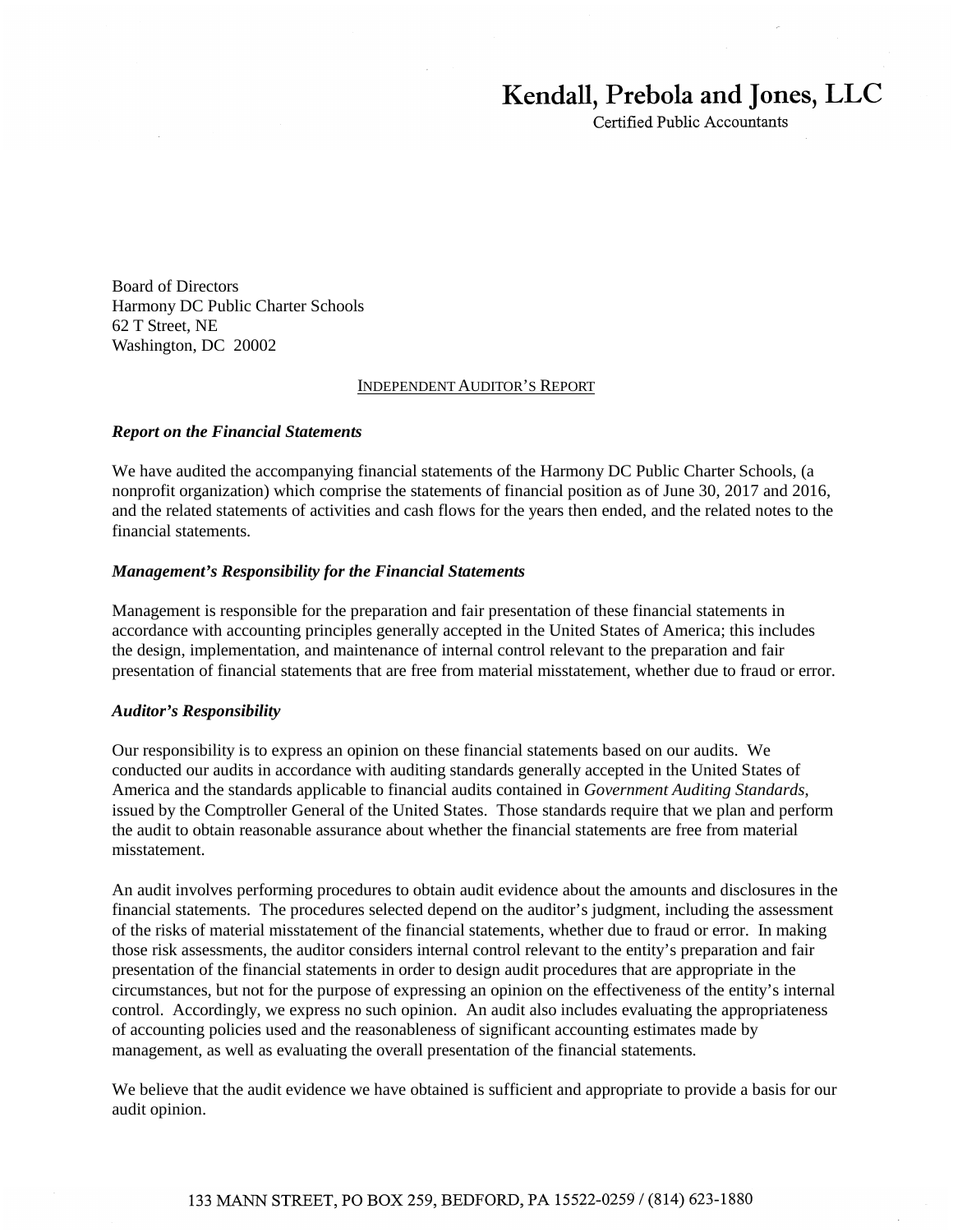#### *Opinion*

In our opinion, the financial statements referred to above present fairly, in all material respects, the financial position of the Harmony DC Public Charter Schools as of June 30, 2017 and 2016, and the changes in its net assets and its cash flows for the years then ended in accordance with accounting principles generally accepted in the United States of America.

#### *Report on Supplementary Information*

Our audit was conducted for the purpose of forming an opinion on the financial statements as a whole. The schedules of functional expenses and schedules of average cost per student are presented for purposes of additional analysis and are not a required part of the financial statements. Such information is the responsibility of management and was derived from and relates directly to the underlying accounting and other records used to prepare the financial statements. The information has been subjected to the auditing procedures applied in the audit of the financial statements and certain additional procedures, including comparing and reconciling such information directly to the underlying accounting and other records used to prepare the financial statements or to the financial statements themselves, and other additional procedures in accordance with auditing standards generally accepted in the United States of America. In our opinion, the information is fairly stated in all material respects in relation to the financial statements as a whole.

#### *Other Reporting Required by Government Auditing Standards*

In accordance with *Government Auditing Standards*, we have also issued our report dated November 8, 2017, on our consideration of the Harmony DC Public Charter Schools' internal control over financial reporting and on our tests of its compliance with certain provisions of laws, regulations, contracts and grant agreements and other matters. The purpose of that report is solely to describe the scope of our testing of internal control over financial reporting and compliance and the results of that testing, and not to provide an opinion on the internal control over financial reporting or on compliance. That report is an integral part of an audit performed in accordance with *Government Auditing Standards* in considering the Harmony DC Public Charter Schools' internal control over financial reporting and compliance.

Kendal, Prebleau (Jones

Kendall, Prebola and Jones Certified Public Accountants

Bedford, Pennsylvania November 8, 2017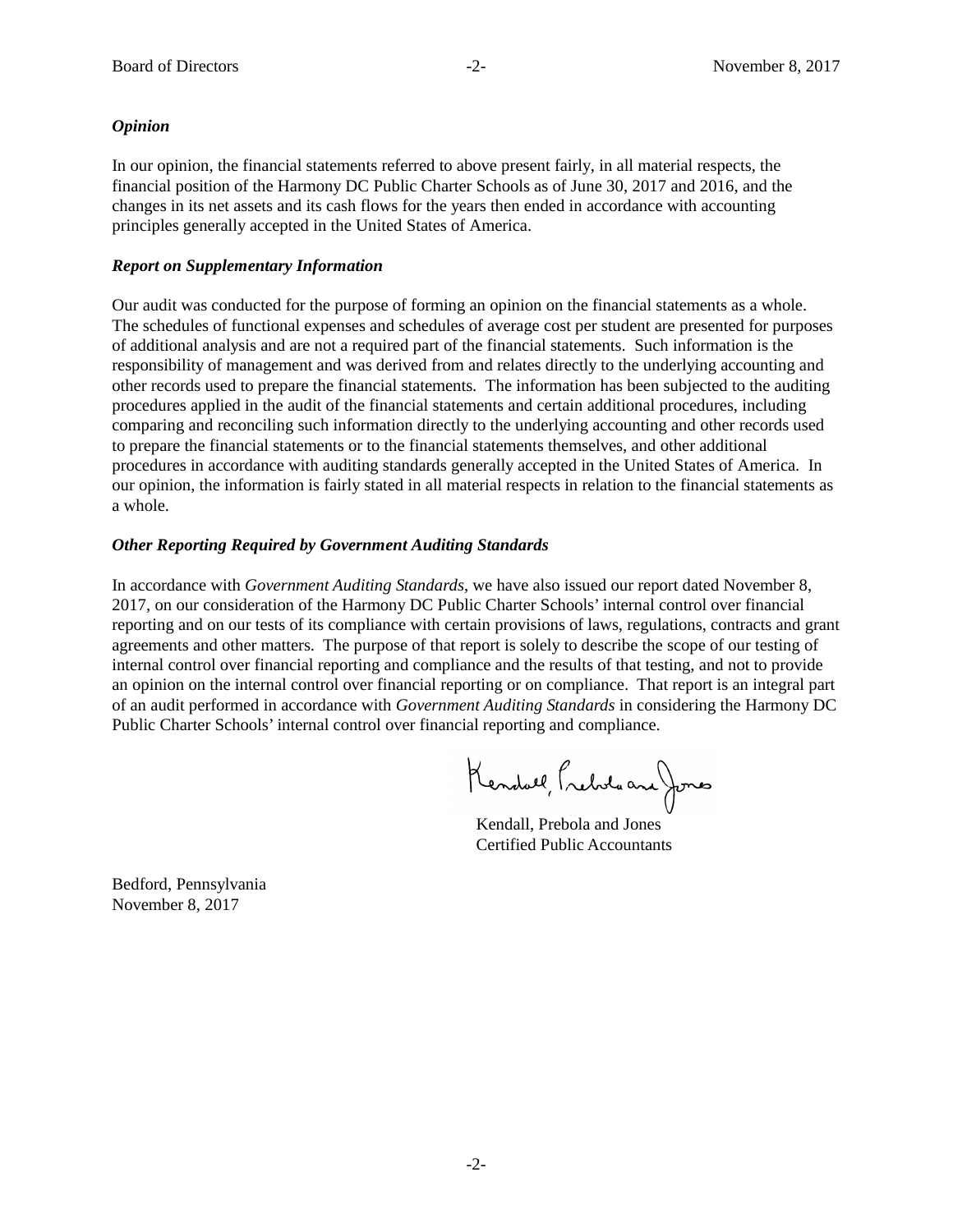# HARMONY DC PUBLIC CHARTER SCHOOLS COMPARATIVE STATEMENTS OF FINANCIAL POSITION JUNE 30, 2017 AND 2016

|                                               |    | June 30, 2017 |               | June 30, 2016 |
|-----------------------------------------------|----|---------------|---------------|---------------|
| <b>ASSETS</b>                                 |    |               |               |               |
| <b>Current Assets:</b>                        |    |               |               |               |
| Cash and Cash Equivalents                     | \$ | 202,657       | \$            | 202,220       |
| <b>Accounts Receivable</b>                    |    | 12,523        |               | 49,549        |
| <b>Grants Receivable</b>                      |    | 49,474        |               | 35,470        |
| Prepaid Expenses                              |    | 3,310         |               | 2,805         |
|                                               |    |               |               |               |
| <b>Total Current Assets</b>                   | \$ | 267,964       | \$            | 290,044       |
| <b>Fixed Assets:</b>                          |    |               |               |               |
| Fixed Assets, Net of Accumulated Depreciation | \$ | 168,789       | \$            | 213,251       |
|                                               |    |               |               |               |
| <b>Total Fixed Assets</b>                     | \$ | 168,789       | $\frac{1}{2}$ | 213,251       |
| Other Assets:                                 |    |               |               |               |
| Deposits                                      | \$ | 105,730       | $\frac{1}{2}$ | 105,730       |
|                                               |    |               |               |               |
| <b>Total Other Assets</b>                     | \$ | 105,730       | \$            | 105,730       |
| <b>TOTAL ASSETS</b>                           | \$ | 542,483       | \$            | 609,025       |
| <b>LIABILITIES AND NET ASSETS</b>             |    |               |               |               |
| <b>Current Liabilities:</b>                   |    |               |               |               |
| Accounts Payable and Accrued Expenses         | \$ | 30,211        | \$            | 25,298        |
| Due to Related Party                          |    | 32,209        |               | 32,209        |
| Payroll Taxes and Related Liabilities         |    | 15,493        |               | 12,185        |
| Accrued Interest Payable                      |    | 515           |               | 50            |
| <b>Accrued Salaries and Leave</b>             |    | 59,653        |               | 45,675        |
| <b>Unearned Revenue</b>                       |    | 1,833         |               |               |
| Line of Credit                                |    | 198,210       |               | 198,210       |
| <b>Current Portion of Deferred Rent</b>       |    | 9,270         |               | 89,722        |
|                                               |    |               |               |               |
| Current Portion of Capital Lease Payable      |    | 1,359         |               | 7,876         |
| <b>Total Current Liabilities</b>              |    | 348,753       | \$            | 411,225       |
| Long-Term Liabilities:                        |    |               |               |               |
| Deferred Rent                                 | \$ | 28,374        | \$            | 118,096       |
| Less: Current Portion Deferred Rent           |    | (9,270)       |               | (89, 722)     |
| Capital Lease Payable                         |    | 1,359         |               | 9,235         |
| Less: Current Portion of Lease                |    | (1,359)       |               | (7,876)       |
|                                               |    |               |               |               |
| <b>Total Long-Term Liabilities</b>            | \$ | 19,104        | $\frac{1}{2}$ | 29,733        |
| <b>Total Liabilities</b>                      | \$ | 367,857       | $\frac{1}{2}$ | 440,958       |
| Net Assets:                                   |    |               |               |               |
| Unrestricted                                  | \$ | 174,626       | \$            | 168,067       |
| <b>Temporarily Restricted</b>                 |    |               |               |               |
|                                               |    |               |               |               |
| <b>Total Net Assets</b>                       | S  | 174,626       | \$            | 168,067       |
| TOTAL LIABILITIES AND NET ASSETS              |    | 542,483       | \$            | 609,025       |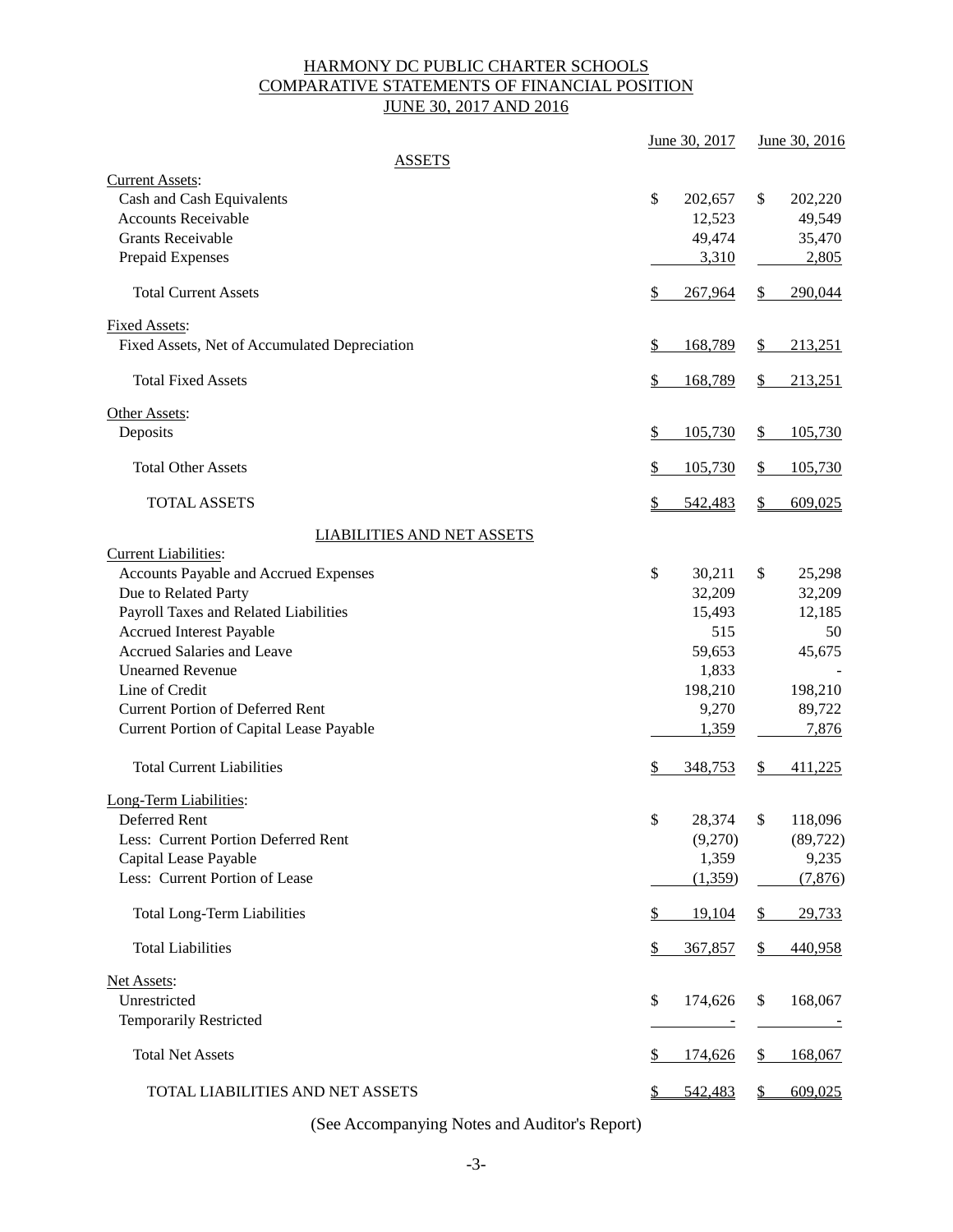#### HARMONY DC PUBLIC CHARTER SCHOOLS COMPARATIVE STATEMENTS OF ACTIVITIES FOR THE YEARS ENDED JUNE 30, 2017 AND 2016

|                                           | June 30, 2017   |                                |                 | June 30, 2016           |                           |                 |  |
|-------------------------------------------|-----------------|--------------------------------|-----------------|-------------------------|---------------------------|-----------------|--|
|                                           | Unrestricted    | Temporarily<br>Restricted      | Total           | Unrestricted            | Temporarily<br>Restricted | Total           |  |
| Revenues and Other Support:               |                 |                                |                 |                         |                           |                 |  |
| Per Pupil Funding Allocation              | \$<br>1,327,095 | \$<br>$\blacksquare$           | \$<br>1,327,095 | \$1,518,635             | \$                        | \$<br>1,518,635 |  |
| Per Pupil Funding Allocation - Facilities | 303,028         |                                | 303,028         | 324,896                 |                           | 324,896         |  |
| <b>Federal Entitlements and Grants</b>    | 314,915         |                                | 314,915         | 242,735                 |                           | 242,735         |  |
| <b>State Government Grants</b>            | 18,024          |                                | 18,024          | 15,586                  |                           | 15,586          |  |
| <b>Private Grants and Contributions</b>   | 51,005          | 3,466                          | 54,471          | 2,211                   |                           | 2,211           |  |
| <b>Donated Services and Materials</b>     | 46,958          |                                | 46,958          | 49,358                  |                           | 49,358          |  |
| Student Program Fees and Other            | 4,657           |                                | 4,657           | 3,360                   |                           | 3,360           |  |
| Interest Income                           | 14              |                                | 14              | 25                      |                           | 25              |  |
| Net Assets Released from Restrictions -   |                 |                                |                 |                         |                           |                 |  |
| Satisfaction of Program Restrictions      | 3,466           | (3,466)                        |                 |                         |                           |                 |  |
| Total Revenues, Gains and Other Support   | 2,069,162       |                                | \$<br>2,069,162 | \$2,156,806             |                           | \$<br>2,156,806 |  |
| Expenses:                                 |                 |                                |                 |                         |                           |                 |  |
| <b>Educational Services</b>               | \$<br>1,833,252 | \$<br>$\blacksquare$           | \$1,833,252     | \$1,713,110             | \$                        | 1,713,110<br>\$ |  |
| General and Administrative                | 229,351         |                                | 229,351         | 243,965                 |                           | 243,965         |  |
| Fundraising                               |                 |                                |                 |                         |                           |                 |  |
| <b>Total Expenses</b>                     | 2,062,603<br>\$ |                                | 2,062,603<br>\$ | \$1,957,075             |                           | 1,957,075<br>\$ |  |
| <b>Changes in Net Assets</b>              | \$<br>6,559     | \$<br>$\overline{\phantom{a}}$ | \$<br>6,559     | 199,731<br>$\mathbb{S}$ | \$                        | \$<br>199,731   |  |
| Net Assets at Beginning of Year           | 168,067         |                                | 168,067         | (31, 664)               |                           | (31, 664)       |  |
| Net Assets at End of Year                 | 174,626<br>\$   |                                | 174,626         | 168,067                 |                           | 168,067         |  |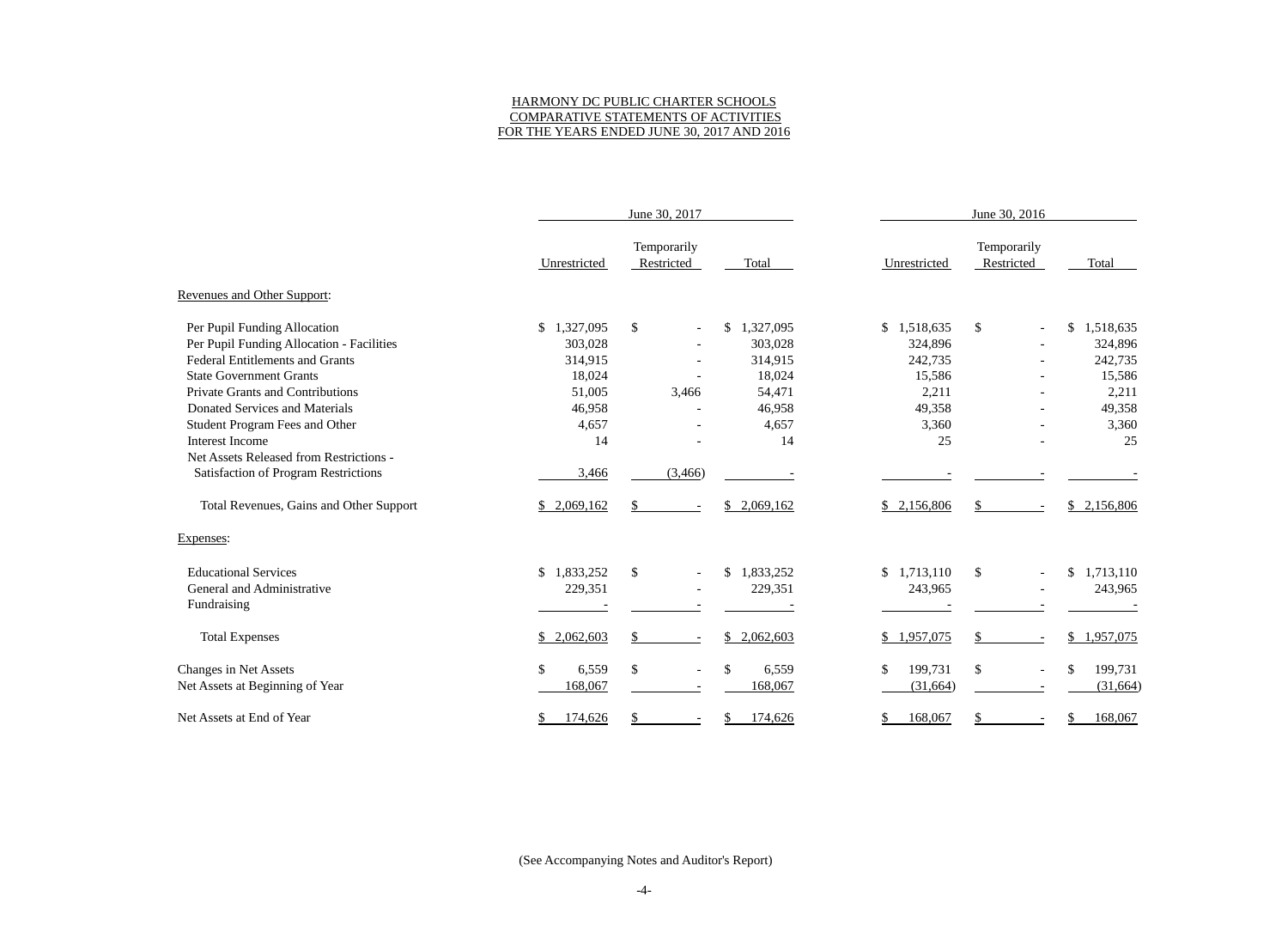## HARMONY DC PUBLIC CHARTER SCHOOLS COMPARATIVE STATEMENTS OF CASH FLOWS FOR THE YEARS ENDED JUNE 30, 2017 AND 2016

|                                                             |    | June 30, 2017 |    | June 30, 2016 |  |
|-------------------------------------------------------------|----|---------------|----|---------------|--|
| <b>Cash Flows from Operating Activities:</b>                |    |               |    |               |  |
| <b>Changes in Net Assets</b>                                | \$ | 6,559         | \$ | 199,731       |  |
| Adjustments to Reconcile Changes in Net Assets to Net       |    |               |    |               |  |
| Cash Flows from Operating Activities:                       |    |               |    |               |  |
| Depreciation and Amortization                               |    | 98,556        |    | 82,083        |  |
| Accounts Receivable - (Increase)/Decrease                   |    | 37,026        |    | (33, 107)     |  |
| Grants Receivable - (Increase)/Decrease                     |    | (14,004)      |    | 17,569        |  |
| Prepaid Expenses - (Increase)/Decrease                      |    | (505)         |    | 38,763        |  |
| Accounts Payable - Increase/(Decrease)                      |    | 4,913         |    | (21, 102)     |  |
| Payroll Taxes and Related Liabilities - Increase/(Decrease) |    | 3,308         |    | 7,042         |  |
| Accrued Interest - Increase/(Decrease)                      |    | 465           |    | (952)         |  |
| Accrued Salaries and Leave - Increase/(Decrease)            |    | 13,978        |    | 18,080        |  |
| Unearned Revenue - Increase/(Decrease)                      |    | 1,833         |    | (34, 620)     |  |
| Deferred Rent - Increase/(Decrease)                         |    | (89, 722)     |    | (80, 452)     |  |
| Net Cash Flows from Operating Activities                    | \$ | 62,407        | \$ | 193,035       |  |
| <b>Cash Flows from Investing Activities:</b>                |    |               |    |               |  |
| <b>Purchase of Fixed Assets</b>                             | \$ | (45,089)      | \$ | (56, 435)     |  |
| Payments for Leasehold Improvements                         |    | (9,005)       |    |               |  |
| Net Cash Flows from Investing Activities                    | S  | (54,094)      | \$ | (56, 435)     |  |
| <b>Cash Flows from Financing Activities:</b>                |    |               |    |               |  |
| Payments on Line of Credit                                  | \$ |               | \$ | (1,790)       |  |
| Payments on Capital Lease                                   |    | (7,876)       |    | (7, 418)      |  |
| Net Cash Flows from Financing Activities                    | \$ | (7,876)       | \$ | (9,208)       |  |
| Net Increase in Cash and Cash Equivalents                   | \$ | 437           | \$ | 127,392       |  |
| Cash and Cash Equivalents at Beginning of Year              |    | 202,220       |    | 74,828        |  |
| Cash and Cash Equivalents at End of Year                    | \$ | 202,657       | \$ | 202,220       |  |

#### Supplemental Disclosures:

- a) Interest in the amount of \$11,700 and \$10,501, respectively, was paid during the years ended June 30, 2017 and 2016.
- b) No income taxes were paid during the years ended June 30, 2017 and 2016.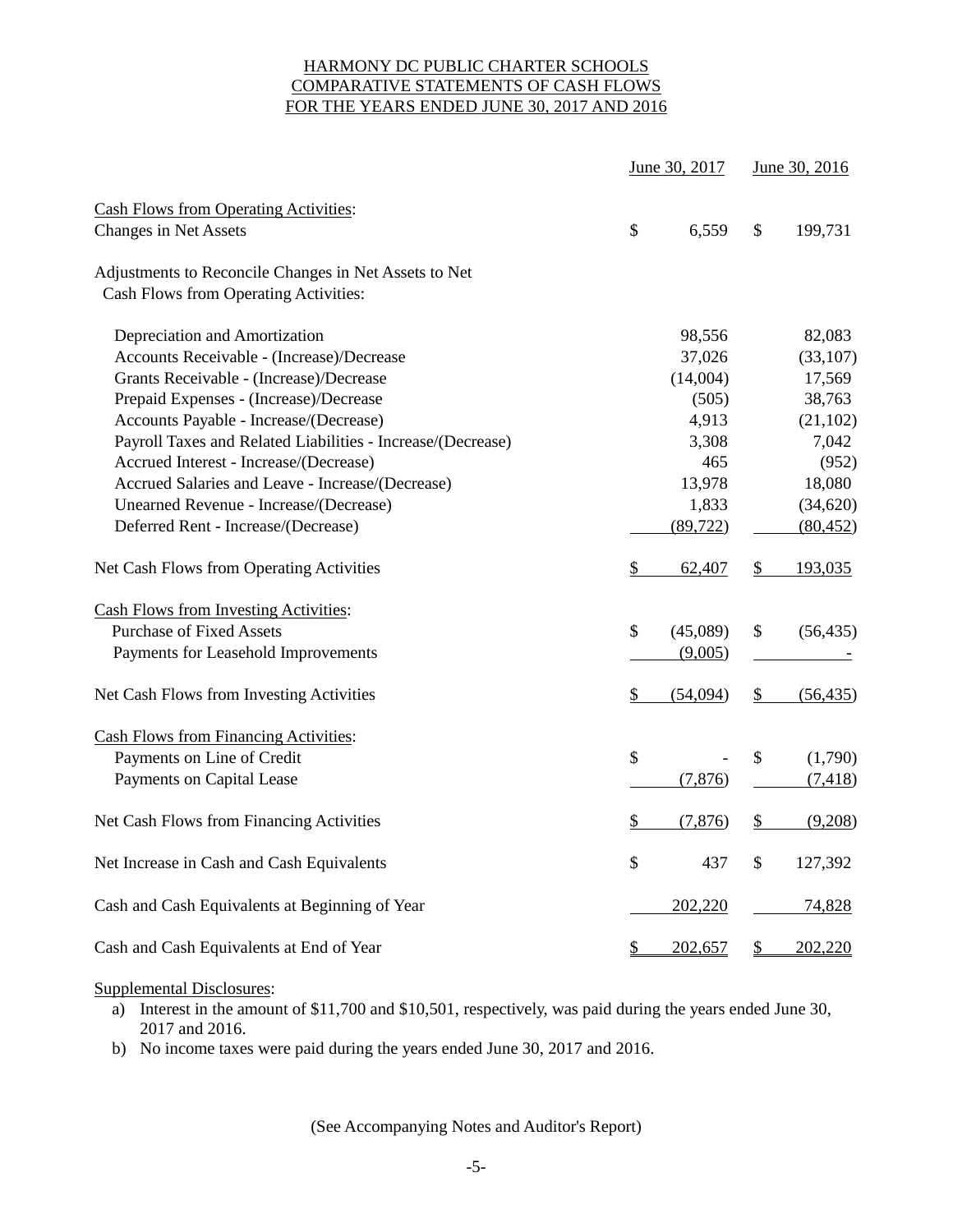The Harmony DC Public Charter Schools (the Charter School), a District of Columbia Not-for-Profit Corporation was incorporated on February 20, 2014, exclusively for educational purposes. The Charter School operates as part of the District of Columbia Public School System. The mission of the Charter School is to prepare students for higher learning in a safe, caring, and collaborative atmosphere through a quality learner-centered educational program with a strong emphasis on science, technology, engineering, and mathematics.

The Charter School's primary sources of support are local appropriations for charter schools from the District of Columbia. The Charter School also receives federal entitlement funding through the Office of the State Superintendent of Education.

#### 1. SUMMARY OF SIGNIFICANT ACCOUNTING POLICIES:

The significant accounting policies of the Charter School are summarized below:

(a) Basis of Accounting and Presentation:

The accompanying financial statements have been prepared on the accrual basis of accounting, which presents financial position, activities, functional expenses, and cash flows in accordance with accounting principles generally accepted in the United States of America.

(b) Revenue Recognition:

#### **Contributions**

The Charter School has adopted Financial Accounting Standards Board ASC No. 958-605-25, *Accounting for Contributions Received and Contributions Made.* As such, contributions are recognized as revenue when they are received or unconditionally pledged.

All contributions are available for unrestricted use unless specifically restricted by the donor. Contributions and promises to give with donor imposed conditions are recognized as unrestricted support when the conditions on which they depend are substantially met. Contributions and promises to give with donor-imposed restrictions are reported as temporarily restricted support. Unconditional promises to give due in the next year are recorded at their net realizable value. An allowance for uncollectible contributions receivable is provided based upon management's judgement, including such factors as prior collection history and type of contribution.

The Charter School reports gifts of equipment as unrestricted support unless explicit donor stipulations specify how the donated assets must be used. The Charter School reports expirations of donor restrictions when the donated or acquired assets are placed in service.

#### **Federal and Charter School Funding**

The Charter School receives a student allocation from the District of Columbia as well as federal funding to cover the cost of academic expenses. The student allocation is on a per pupil basis and includes the academic year funding, special education funding, and a facilities allotment. The Charter School recognizes this funding in the year in which the school term is conducted. Funding received in advance of the school term is recorded as deferred revenue. Federal entitlements are recognized based on the allowable costs incurred.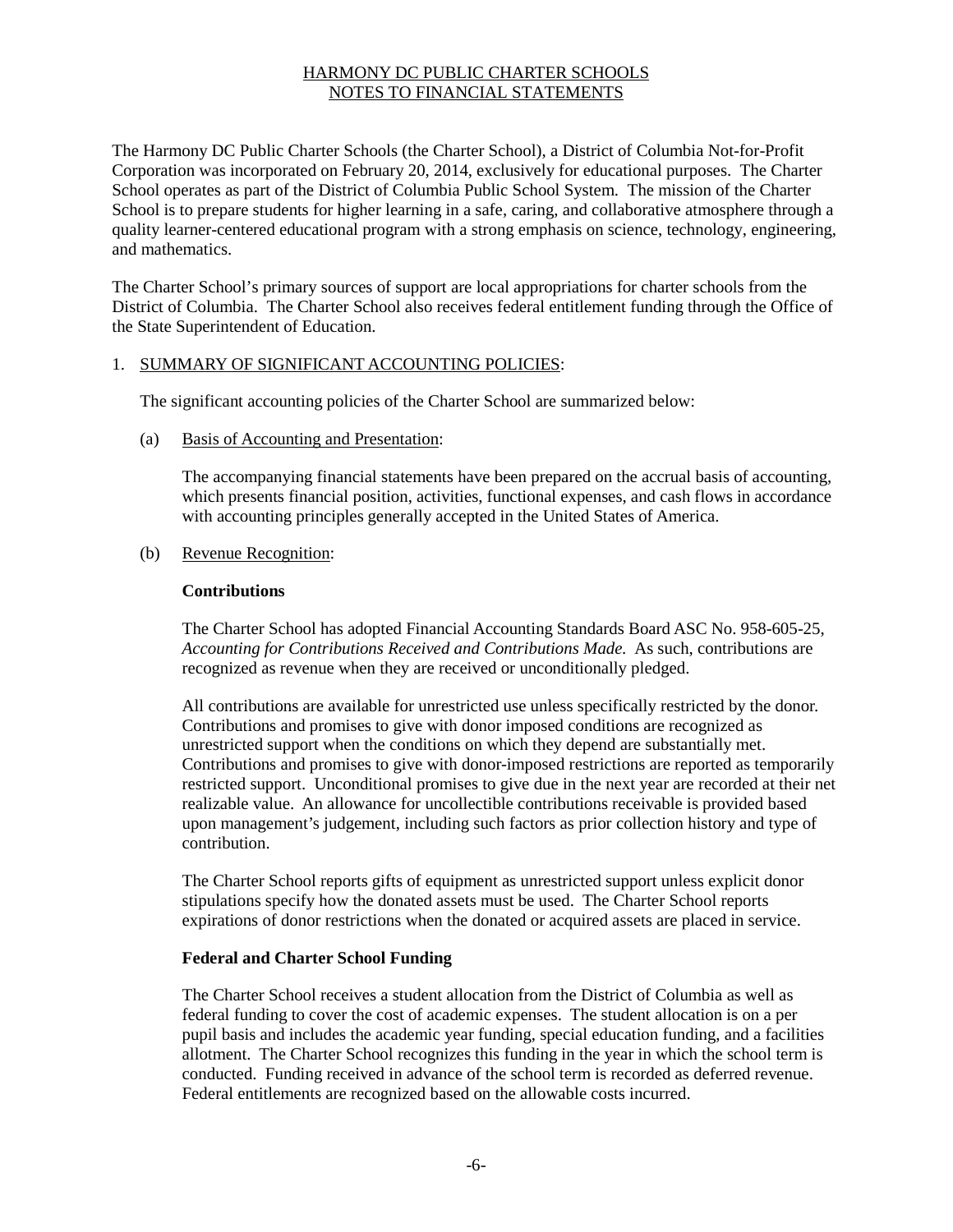## 1. SUMMARY OF SIGNIFICANT ACCOUNTING POLICIES: (Continued)

#### (b) Revenue Recognition: (Continued)

#### **Before and After Care Fees**

The Charter School's school day runs from 8:00 a.m. to 3:00 p.m. Monday through Friday. To provide additional learning opportunities and support the needs of parents and families, the Charter School partnered with the YMCA to provide after care at the school building beginning each day at dismissal and running through 6 p.m. While the Charter School's school day is free and open to all residents of the District of Columbia, participation in the aftercare program through the YMCA does require a weekly membership fee, which ranges from fulltuition to reduced tuition based on a sliding scale for families that qualify.

#### (c) Corporate Taxes:

The Charter School is exempt from federal and state income taxes (other than on unrelated business income) under the provisions of Section  $501(c)(3)$  of the Internal Revenue Code and similar state income tax laws. Exemption from District of Columbia income taxes was granted to the Charter School effective February 20, 2014. Accordingly, no provisions for income taxes have been provided for in the accompanying financial statements. The Charter School has been classified as other than a private foundation under Section 509(a)(1) of the Internal Revenue Code and accordingly contributions qualify as a charitable tax deduction by the contributor under Section  $170(b)(1)(A)(ii)$ . The Charter School did not have any net unrelated business income for the years ended June 30, 2017 and 2016.

The Charter School is also exempt from District of Columbia sales and personal property taxes.

## (d) Government Grants:

The Charter School receives grants from federal and state governmental agencies for various purposes in the form of exchange transactions. Receivables related to grant awards are recorded to the extent unreimbursed expenses have been incurred for the purposes specified by an approved grant award. Funds received in advance for these types of grants and those that are unexpended as of year-end are reflected as a deferred revenue.

(e) Net Assets:

The Charter School has adopted Financial Accounting Standards Board ASC No. 958-205-05, *Financial Statements of Not-for-Profit Organizations*. Under FASB ASC No. 958-205-05, the Charter School is required to report information regarding its financial position and activities according to three classes of net assets.

Net assets and revenues, expenses, gains, and losses are classified based on the existence or absence of donor-imposed restrictions. Accordingly, net assets of the Charter School and changes therein are classified and reported as follows: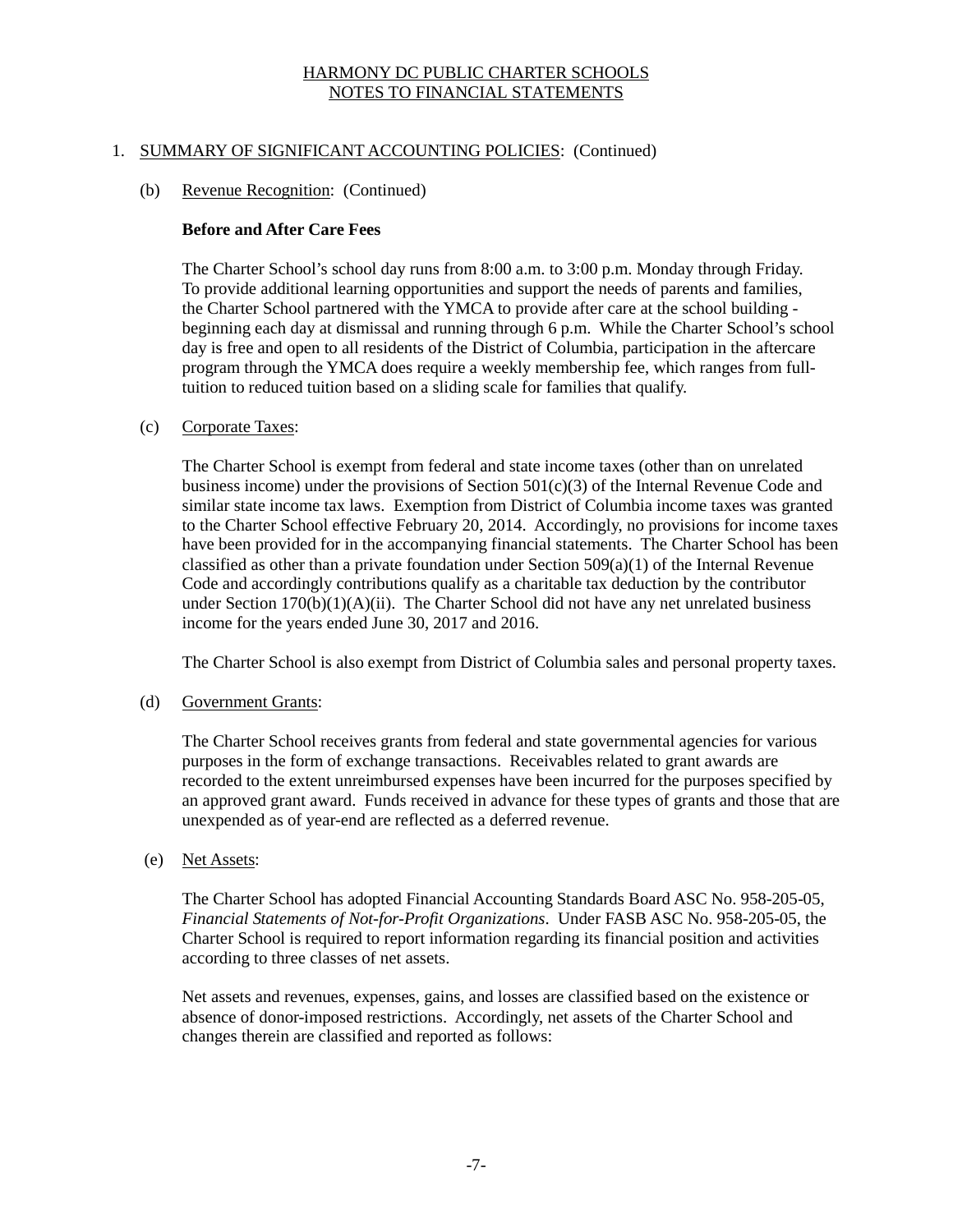## 1. SUMMARY OF SIGNIFICANT ACCOUNTING POLICIES: (Continued)

#### (e) Net Assets: (Continued)

#### **Unrestricted Net Assets**

Net assets that are not subject to donor-imposed restrictions and over which the Board of Directors has discretionary control. This classification includes net assets subject to donorimposed conditions, which have been met in the current year and net assets subject to donorimposed restrictions that have been released from restrictions.

#### **Temporarily Restricted Net Assets**

Net assets subject to donor-imposed restrictions that may or will be met, either by actions of the Charter School and/or the passage of time. When a restriction expires, temporarily restricted net assets are reclassified to unrestricted net assets and reported in the statement of activities as net assets released from restrictions. There were no temporarily restricted net assets available at June 30, 2017 or 2016.

Net assets were released from donor restrictions by incurring expenses satisfying the restricted purposes, the passage of time, or by occurrence of other events specified by donors for the following program:

|                                |       | June 30, 2017 June 30, 2016 |
|--------------------------------|-------|-----------------------------|
| <b>Playground Construction</b> | 3.466 | $\overline{\phantom{0}}$    |
| Total                          | 3.466 | $\overline{\phantom{0}}$    |

#### **Permanently Restricted Net Assets**

Net assets subject to donor-imposed stipulations that requires the net assets be maintained permanently by the Charter School. Generally, the donors of these assets permit the use of all or part of the income earned on any related investments for general or specific purposes. The Charter School did not have any permanently restricted net assets as of June 30, 2017 or 2016.

#### (f) Donated Services and Materials:

Donated services and materials are recognized as contributions in accordance with FASB ASC 958, *Accounting for Contributions Received and Contributions Made*, if the services received create or enhance nonfinancial assets or require specialized skills, and are provided by individuals possessing those skills, and would typically need to be purchased if not provided by donation. Contributed services and promises to give services that do not meet the above criteria are not recognized. The time contributed by the Charter School's Board of Directors is uncompensated and is not reflected as donated services. In-kind contributions are recorded in the statement of activities at estimated fair value and recognized as revenue and expense (or an asset) in the period they are received.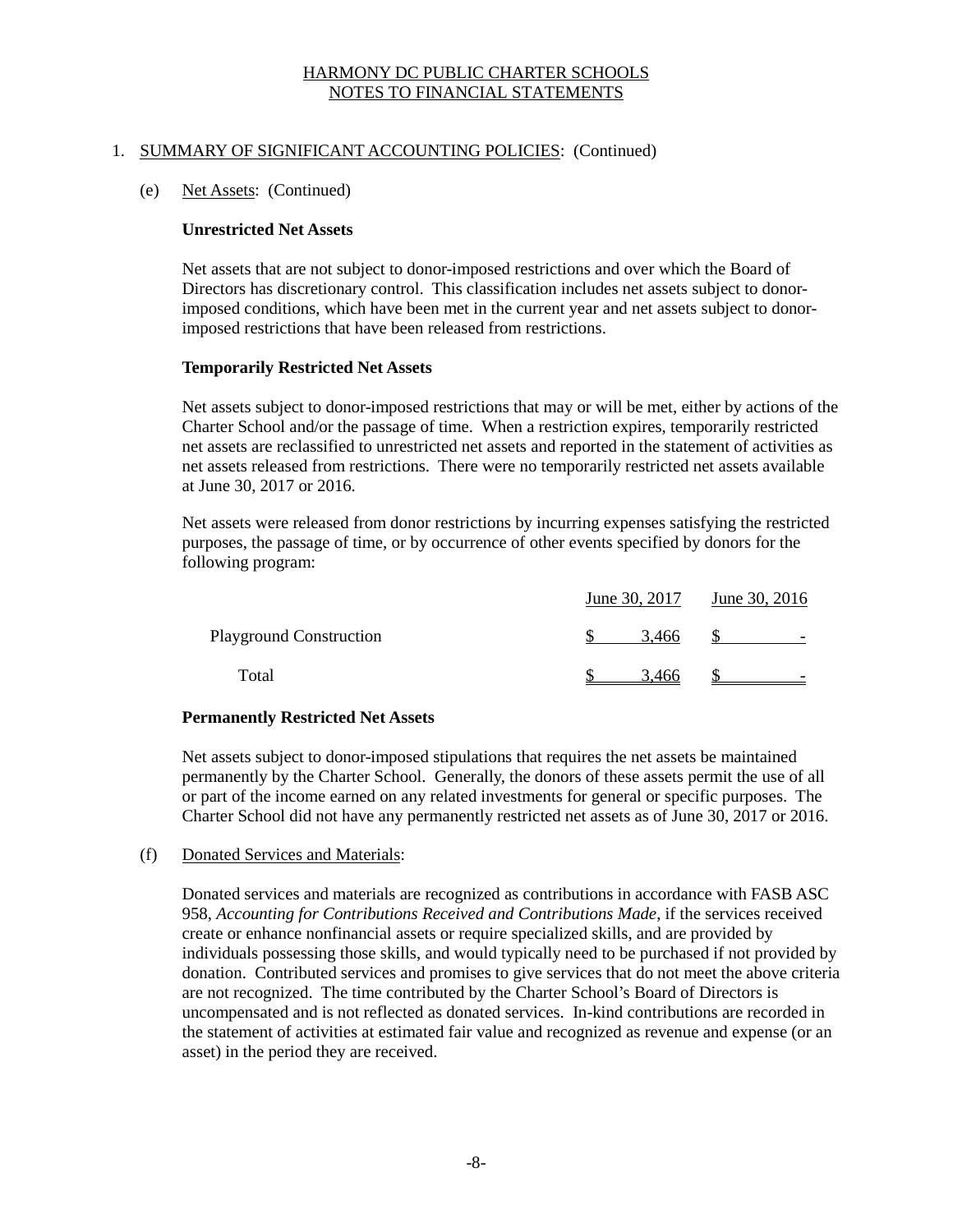#### 1. SUMMARY OF SIGNIFICANT ACCOUNTING POLICIES: (Continued)

#### (f) Donated Services and Materials: (Continued)

The estimated value of donated services has been recorded in the financial statements as follows:

|                                      | June 30, 2017 |        | June 30, 2016 |        |  |
|--------------------------------------|---------------|--------|---------------|--------|--|
| <b>Intellectual Property License</b> |               | 46.958 |               | 49.358 |  |
| Total                                |               | 46.958 |               | 49.358 |  |

#### (g) Basic Programs:

Harmony Public Charter Schools' Science, Technology, Engineering, and Math (STEM) Program aims to prepare each student for higher education with a strong emphasis on Science, Technology, Engineering, and Mathematics. The program provides curriculum, instructional resources, and professional development for STEM teachers. Harmony STEM program is a part of Harmony Public Charter Schools Academic Department that involves a team of curriculum specialists, instructional coaches, and lead teachers in Harmony Public Schools System.

Harmony STEM program has the following components:

- Project Based Learning Program (PBL): Harmony provides curriculum, instructional resources, and PBL training to the teachers. Instructional administrators and STEM coordinator support teachers on site to assist the implementation of PBL.
- Professional Development: Harmony believes that content-focused professional development is a critical need to ensure the quality of teaching science and mathematics. Our STEM training model has two major components; the mastery of content knowledge and delivery of the content with effective instructional practices.
- STEM Culture: The department also provides strategies and resources for schools to build STEM school atmosphere connecting the students to higher education. We design a variety of opportunities for students to take STEM education "beyond the classroom" and see how today's instruction connects to career and lifelong learning.

#### **APPROACH**

We are known for our project-based, hands-on approach to learning. Our approach is born out of the belief that kids learn best by exploring, discovering, and collaborating in carefully matched small groups. This is equally true in science and math as it is in English literature or art.

This constructivist approach is a lot like tinkering. It encourages students to draw connections between disciplines and build on their previous experience. It gives them the time and space to test their ideas and to figure out how things in the world work. It shows them that you have to fail a lot in order to learn and that failure is at the heart of innovation and invention. This is the way 21<sup>st</sup> century skills are built.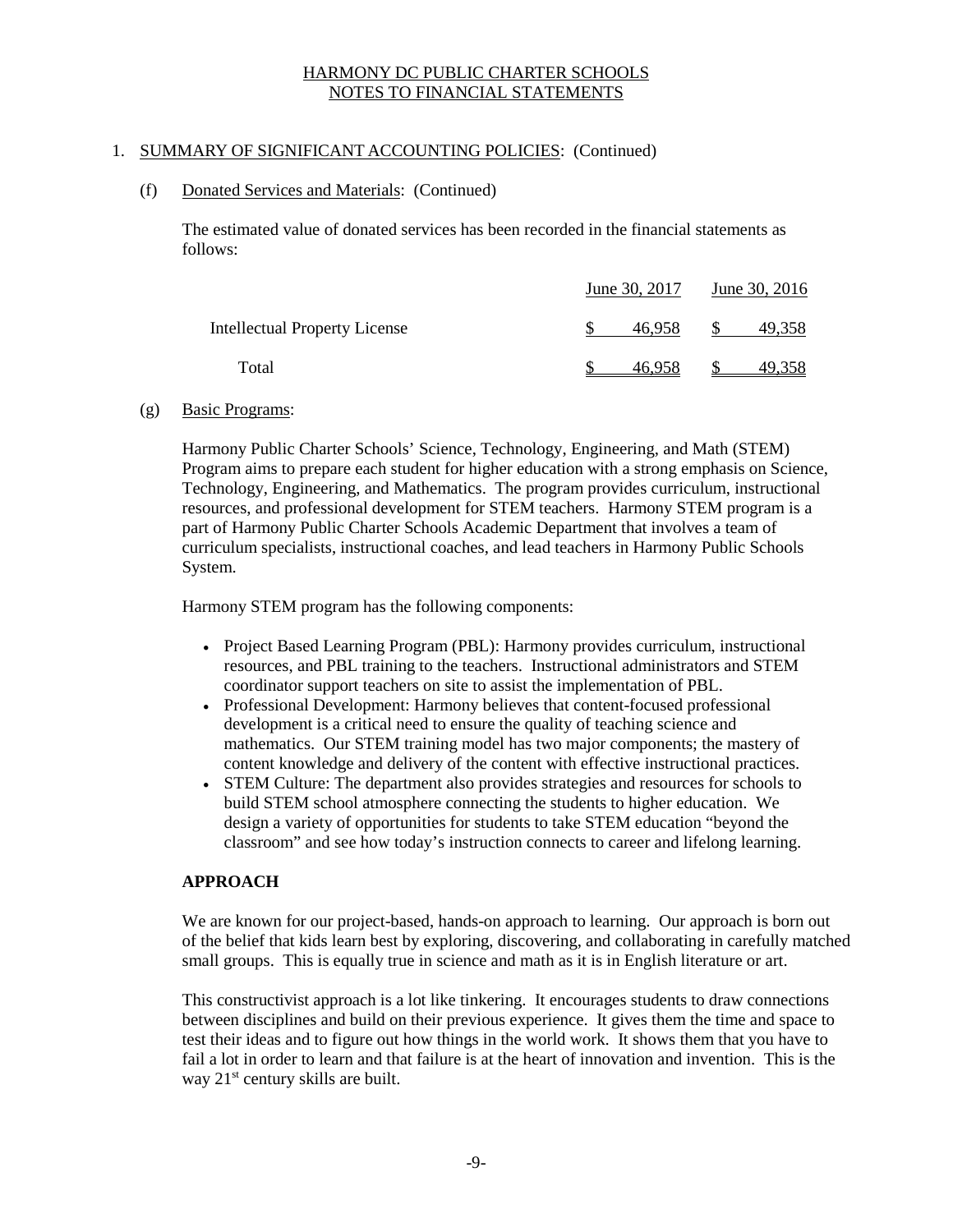## 1. SUMMARY OF SIGNIFICANT ACCOUNTING POLICIES: (Continued)

#### (g) Basic Programs: (Continued)

#### **APPROACH** (Continued)

We believe that our small classrooms and collaborative learning style create an inviting, safe, and purposeful environment where students thrive. Walk into any classroom and you will see children peacefully solving their conflicts with the loving support of our dedicated teachers. Our behavioral expectations are clear and our students happily rise to meet them. Harmony's friendly and respectful atmosphere is contagious and carries on well after school is over.

#### **ASSESSMENT**

We use Amplify's DIBELS NEXT and Reading 3D, NWEA's MAP, ALEKS, and i-READY assessments to measure student growth and grade-level proficiency in math, reading, and language usage, taking a baseline at the beginning of the year and one at mid-terms. Progress monitoring assessments are used once a month to track student achievement more closely. The resulting data gives our teachers essential information about what each student knows so that they can create tutoring rosters, small groups, and targeted instructional plans to reinforce, develop, or introduce specific skills and concepts.

## **PROFESSIONAL DEVELOPMENT**

Continuous and embedded professional development is the key for raising student achievement and we take it seriously at Harmony. Every Wednesday afternoon our teachers collaborate in a Professional Learning Community (PLC) to share their struggles and what works in a focused and powerful way. Outside of the formal PLC structure, our teachers share their planning periods every day. Informally, you will often see our teachers working together after school into the evening hours.

Customizable professional learning maps are built-in online to our math, English language arts, and science curricula. It allows teachers to reflect on and take control of their own PD, building content knowledge and instructional capacity that they can take directly to the classroom.

#### (h) Functional Expense Allocation Policies and Procedures:

Management has elected to prepare a schedule of functional expenses that is presented as supplemental information to the financial statements. The schedule of functional expenses presents an allocation of each expense category between program services, general and administrative, and fundraising activities. Program service costs pertain to educating students. General and administrative costs pertain to supporting activities. Fundraising costs relate to fundraising activities such as special events, fundraisers and the soliciting of contributions.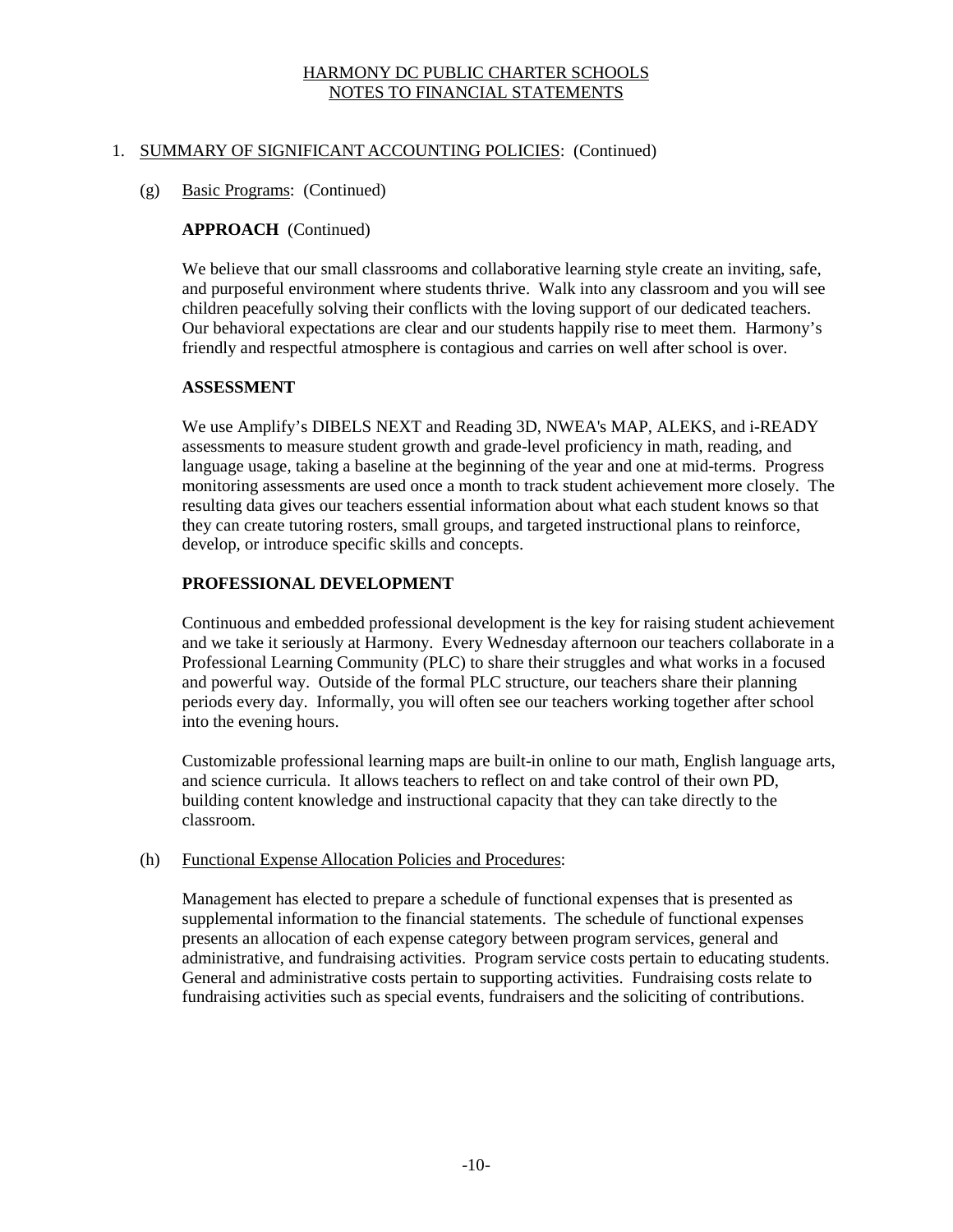## 1. SUMMARY OF SIGNIFICANT ACCOUNTING POLICIES: (Continued)

#### (h) Functional Expense Allocation Policies and Procedures: (Continued)

Management has established functional expense allocation policies and procedures based on a reasonable analysis of cost drivers and reasonable allocation estimates based on financial results and industry standards.

Direct costs, where identifiable, are allocated in whole to the appropriate functional category. Direct student expenses (textbooks, materials, instructional supplies, assessment material, contract educational services, and food service) are allocated entirely to program services.

Personnel expenses for salaries are allocated based on job descriptions and management estimates of time spent on particular activities. Personnel expenses for salaries are divided into employee categories (executive, teachers, support staff, etc.) and then a percentage of time spent on program services, general and administrative activities, and fundraising activities is applied. All other personnel expenses (employee benefits, payroll taxes, staff development) are allocated based on the weighted average allocation of the direct salaries.

Other expenses that are not directly identifiable by program are allocated based on management estimates of use of resources. For other expenses where it would not be appropriate to designate 100 percent as a program service cost, general and administrative cost, or fundraising cost, the allocation formula for personnel expenses is utilized for cost allocation purposes.

## (i) Use of Estimates:

The preparation of financial statements in conformity with accounting principles generally accepted in the United States of America requires management to make estimates and assumptions that affect the reported amounts of assets, liabilities, the disclosure of contingent assets and liabilities at the date of the financial statements, and the reported amounts of support and revenues and expenses during the reporting period. Actual results could differ from those estimates.

#### (j) Recognition of Salary Expense:

Salary expense is recognized in the year the service is rendered, which coincides with the academic year. Salaries unpaid at June 30 are recognized as expense and accrued salaries.

#### (k) Fair Value of Certain Financial Instruments:

Some of the Charter School's financial instruments are not measured at fair value on a recurring basis but nevertheless are recorded at amounts that approximate fair value due to their liquid or short-term nature. Such accounts include cash, accounts receivable, prepaid expenses, accounts payable, and accrued expenses.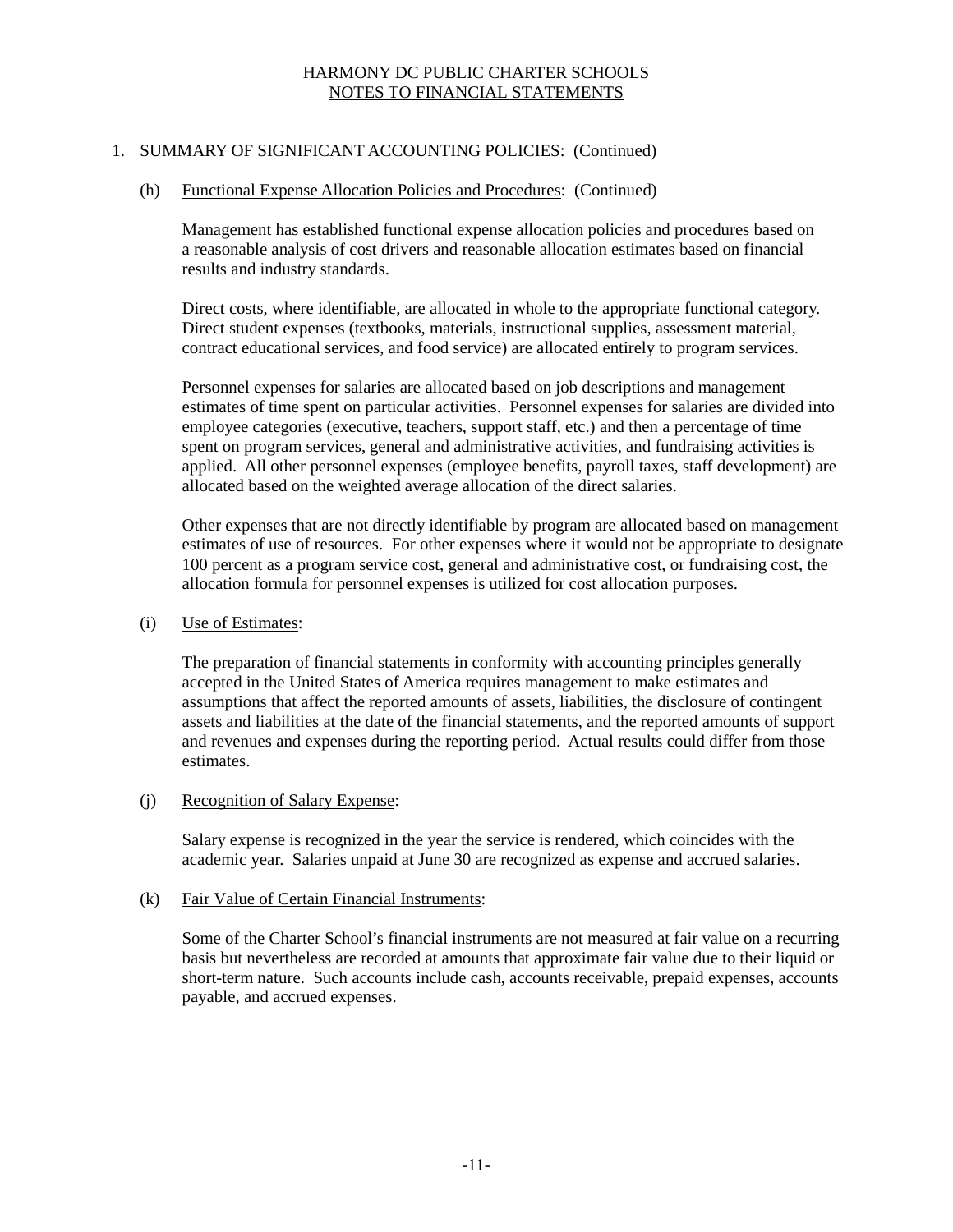## 2. ACCOUNTING FOR UNCERTAIN TAX POSITIONS:

Accounting principles generally accepted in the United States of America provide consistent guidance for the accounting for uncertainty in income taxes recognized in the Charter School's financial statements and prescribe a threshold of "more likely than not" for recognition of tax positions taken or expected to be taken in a tax return. The Harmony DC Public Charter Schools performed an evaluation of uncertain tax positions for the year ended June 30, 2017, and determined that there were no matters that would require recognition in the financial statements or that may have any effect on its tax-exempt status. As of June 30, 2017, the statute of limitations for tax years 2013 through 2015 remains open with the U.S. federal jurisdiction or the various states and local jurisdictions in which the Charter School files tax returns. It is the Charter School's policy to recognize interest and/or penalties related to uncertain tax positions, if any, in income tax expense. As of June 30, 2017, the Charter School had no accruals for interest and/or penalties.

## 3. CASH AND CASH EQUIVALENTS:

Cash and cash equivalents at year end consisted of the following:

|                                                         |  | June 30, 2017  | June 30, 2016 |                  |  |
|---------------------------------------------------------|--|----------------|---------------|------------------|--|
| Checking Account - Non Interest Bearing<br>Money Market |  | 202,324<br>333 |               | 196,465<br>5,755 |  |
| Total                                                   |  | 202.657        |               | 202.220          |  |

For purposes of the cash flow statement and financial statement presentation, cash and cash equivalents are short term, highly liquid investments with original maturities of three months or less.

The Charter School maintains its operating funds in various financial institutions in the form of a non-interest bearing business checking and a money market. These accounts are covered under the Federal Deposit Insurance Corporation (FDIC) Program. Federal Deposit Insurance Corporation insurance coverage is \$250,000 per account category. Deposits held in non-interest-bearing transaction accounts are aggregated with interest-bearing deposits and the combined total is insured up to \$250,000.

As of June 30, 2017 and 2016, none of the bank balance was deposited in excess of Federal Deposit Insurance Corporation limits. Due to increased cash flows at certain times during the year, the amount of funds at risk may have been greater than at year end. The Charter School was at risk for the funds held in excess of the insured amounts. The Charter School has not experienced any losses related to these accounts and does not believe it is exposed to any significant credit risk on cash and cash equivalents.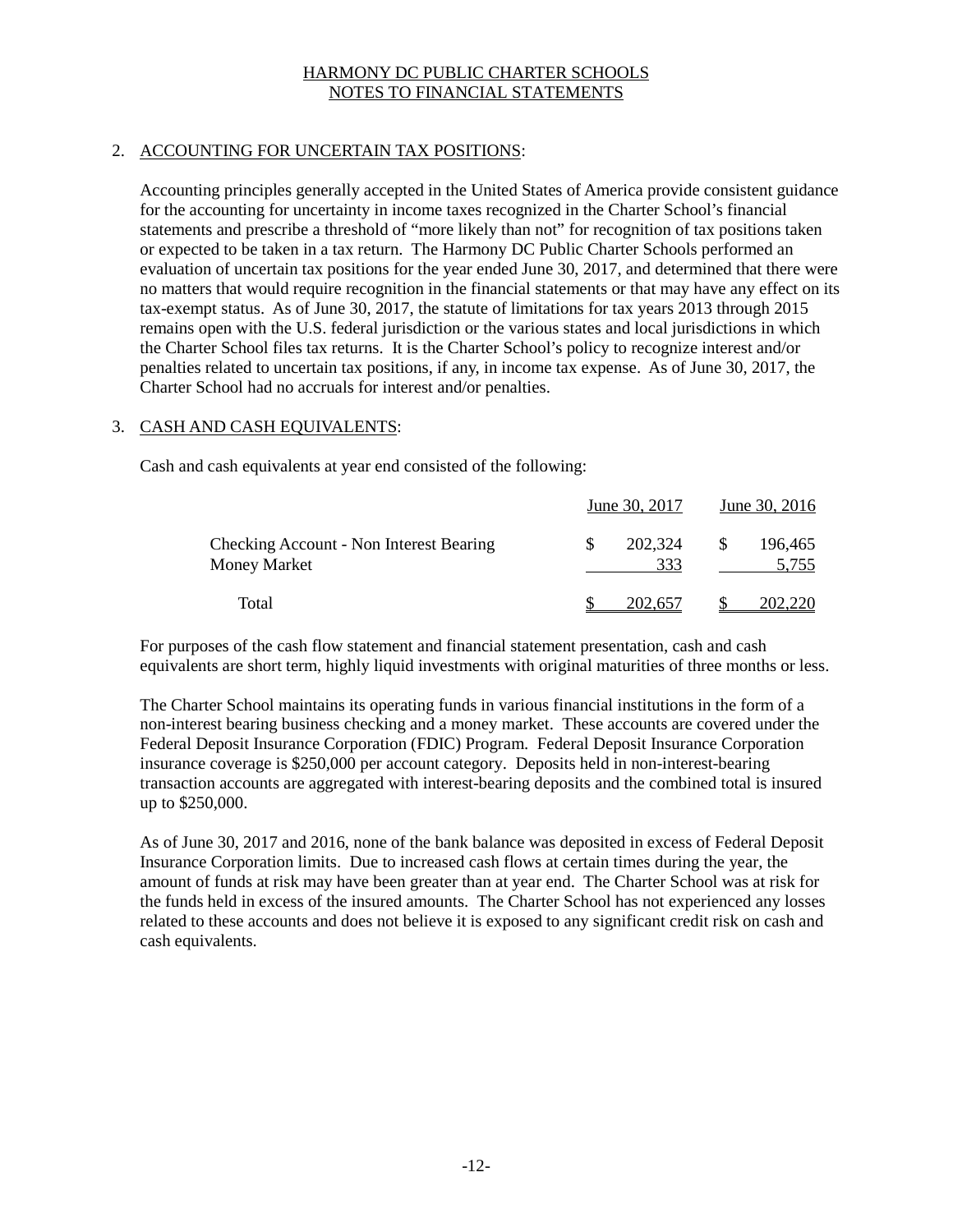## 4. ACCOUNTS, GRANTS AND PROMISES RECEIVABLE:

#### **Accounts and Grants Receivable**

Accounts and grants receivable are current and considered to be fully collectible by management. Balances at June 30, 2017 and 2016 consisted of the following:

|                                                                                                                                                                                                                                                                                             | June 30, 2017                                            | June 30, 2016 |                                 |
|---------------------------------------------------------------------------------------------------------------------------------------------------------------------------------------------------------------------------------------------------------------------------------------------|----------------------------------------------------------|---------------|---------------------------------|
| <b>Accounts Receivable</b>                                                                                                                                                                                                                                                                  |                                                          |               |                                 |
| Per Pupil Funding<br>Reimbursable Expenses<br>Other                                                                                                                                                                                                                                         | \$<br>10,158<br>1,140<br>1,225                           | \$            | 44,811<br>1,092<br>3,646        |
| Total                                                                                                                                                                                                                                                                                       | \$<br>12,523                                             | \$            | 49,549                          |
| Grants Receivable                                                                                                                                                                                                                                                                           |                                                          |               |                                 |
| Schoolwide Entitlement Funds<br><b>Equipment Assistance Grant</b><br>National Food Program Cluster<br><b>Physical Education Grant</b><br>Individuals with Disabilities Education Act<br>(IDEA 611)<br><b>Healthy Schools Act</b><br><b>Charter School Planning and Implementation Grant</b> | \$<br>16,975<br>12,509<br>8,586<br>7,581<br>3,373<br>450 | \$            | 6,705<br>1,636<br>360<br>26,769 |
| Total                                                                                                                                                                                                                                                                                       | <u>49,474</u>                                            |               | <u>35,470</u>                   |

The Charter School's accounts and grants receivable consists of unsecured amounts due from funding sources whose ability to pay is subject to changes in general economic conditions. Because the Charter School does not require collateral, it is at credit risk for amounts owed to it through the year and at year end.

Accounts and grants receivable are stated at the amount management expects to collect from outstanding balances. Management provides for probable uncollectable amounts through a provision for bad debt expense and an adjustment to a valuation allowance based on its assessment of the current status of individual accounts. Balances outstanding after management has used reasonable collection efforts are written off through a charge to the valuation allowance and a credit to accounts or grants receivable. Management believes that an allowance was not required, based on its evaluation of collectability of receivables for the years ended June 30, 2017 and 2016.

Trade receivables related to program service fees are recognized as revenue on the accrual basis of accounting at the time the program activity has occurred. Credit is extended for a period of 60 days with no interest accrual at which time payment is considered delinquent. Trade receivables are written off as uncollectable when collection efforts have been exhausted.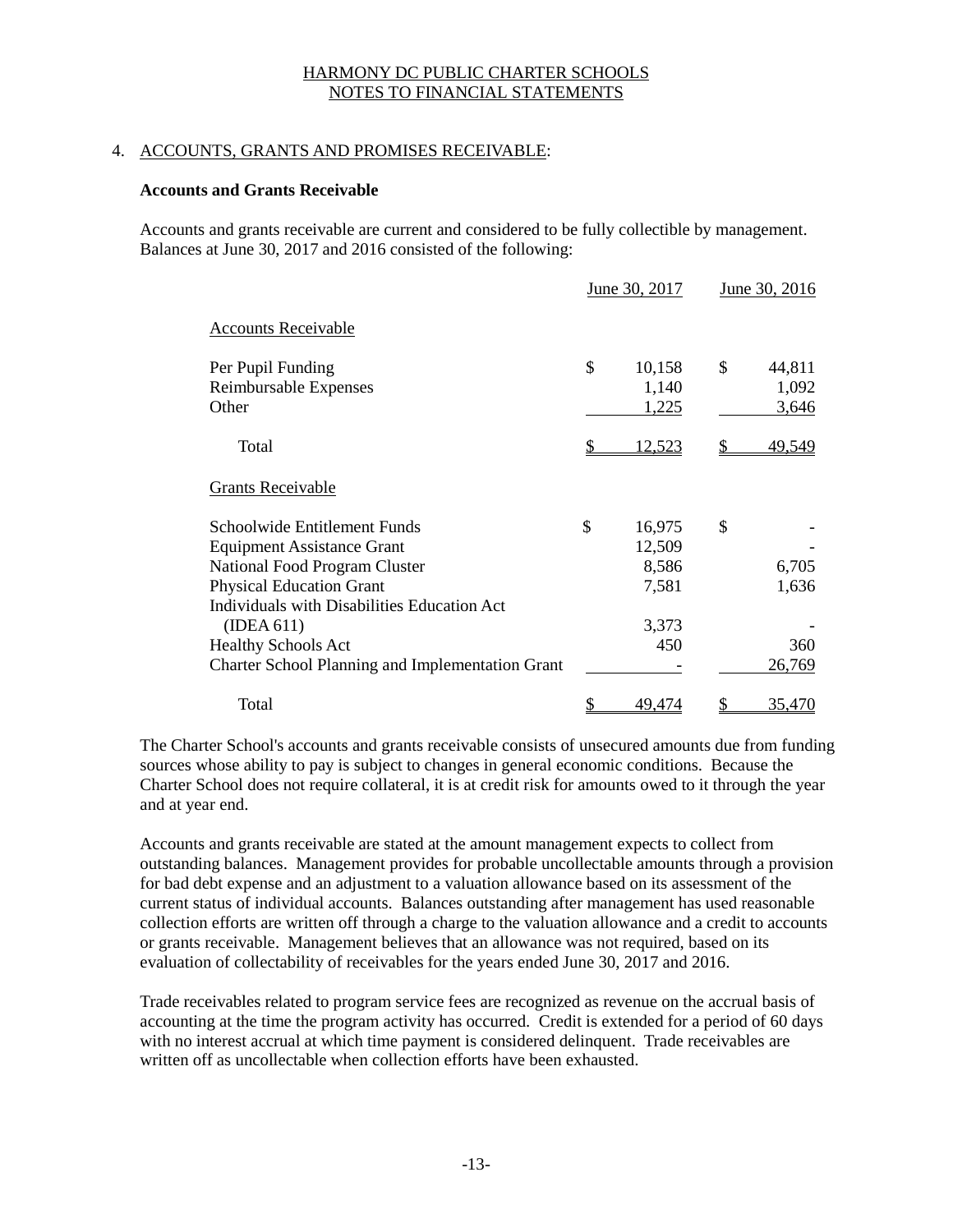## 4. ACCOUNTS, GRANTS AND PROMISES RECEIVABLE: (Continued)

#### **Promises Receivable**

Contributions are recognized when the donor makes a promise to give that is, in substance, unconditional. Promises to give represent amounts committed by donors that have not been received by the Charter School. The Charter School uses the allowance method to determine uncollectible promises to give.

## 5. FIXED ASSETS:

Furniture and equipment are recorded at cost, or in the case of contributed property at the fair market value at the date of contribution. If an expenditure in excess of \$1,000 results in an asset having an estimated useful life which extends substantially beyond the year of acquisition, the expenditure is capitalized at cost and depreciated over the estimated useful lives of the assets. When assets are retired, or otherwise disposed of, the cost and related accumulated depreciation is removed from the accounts and any resulting gain or loss is reflected in income for the period. Depreciation has been provided on the straight-line method over the estimated useful lives of the assets. Leasehold improvements have been amortized over the term of the rental lease agreement. Depreciation and amortization expense for the years ended June 30, 2017 and 2016, was \$98,556 and \$82,083, respectively. Maintenance and repairs are charged to expenses as incurred.

Major classifications of fixed assets and their estimated useful lives are as summarized below:

| June 30, 2017                 |             |                         | Accumulated<br>Amortization |                         |
|-------------------------------|-------------|-------------------------|-----------------------------|-------------------------|
|                               | Depreciable |                         | and                         | Net Book                |
|                               | Life        | Cost                    | Depreciation                | Value                   |
| Computer Equipment            | 3 Years     | \$<br>124,069           | \$<br>78,834                | \$<br>45,235            |
| Furniture and Equipment       | 3-5 Years   | 161,838                 | 92,759                      | 69,079                  |
| <b>Leasehold Improvements</b> | 60 Months   | 121,569                 | 67,094                      | 54,475                  |
| <b>Total Fixed Assets</b>     |             | 407,476                 | 238,687<br>\$               | <u>168,789</u>          |
| June 30, 2016                 |             |                         | Accumulated                 |                         |
|                               |             |                         | Amortization                |                         |
|                               | Depreciable |                         | and                         | Net Book                |
|                               | Life        | Cost                    | Depreciation                | Value                   |
| Computer Equipment            | 3 Years     | $\mathcal{S}$<br>96,377 | \$<br>36,904                | $\mathcal{S}$<br>59,473 |
| Furniture and Equipment       | 3-5 Years   | 144,441                 | 59,409                      | 85,032                  |
| Leasehold Improvements        | 60 Months   | 112,564                 | 43,818                      | 68,746                  |
| <b>Total Fixed Assets</b>     |             | \$<br>353,382           | 140,131<br>S                | 213,251                 |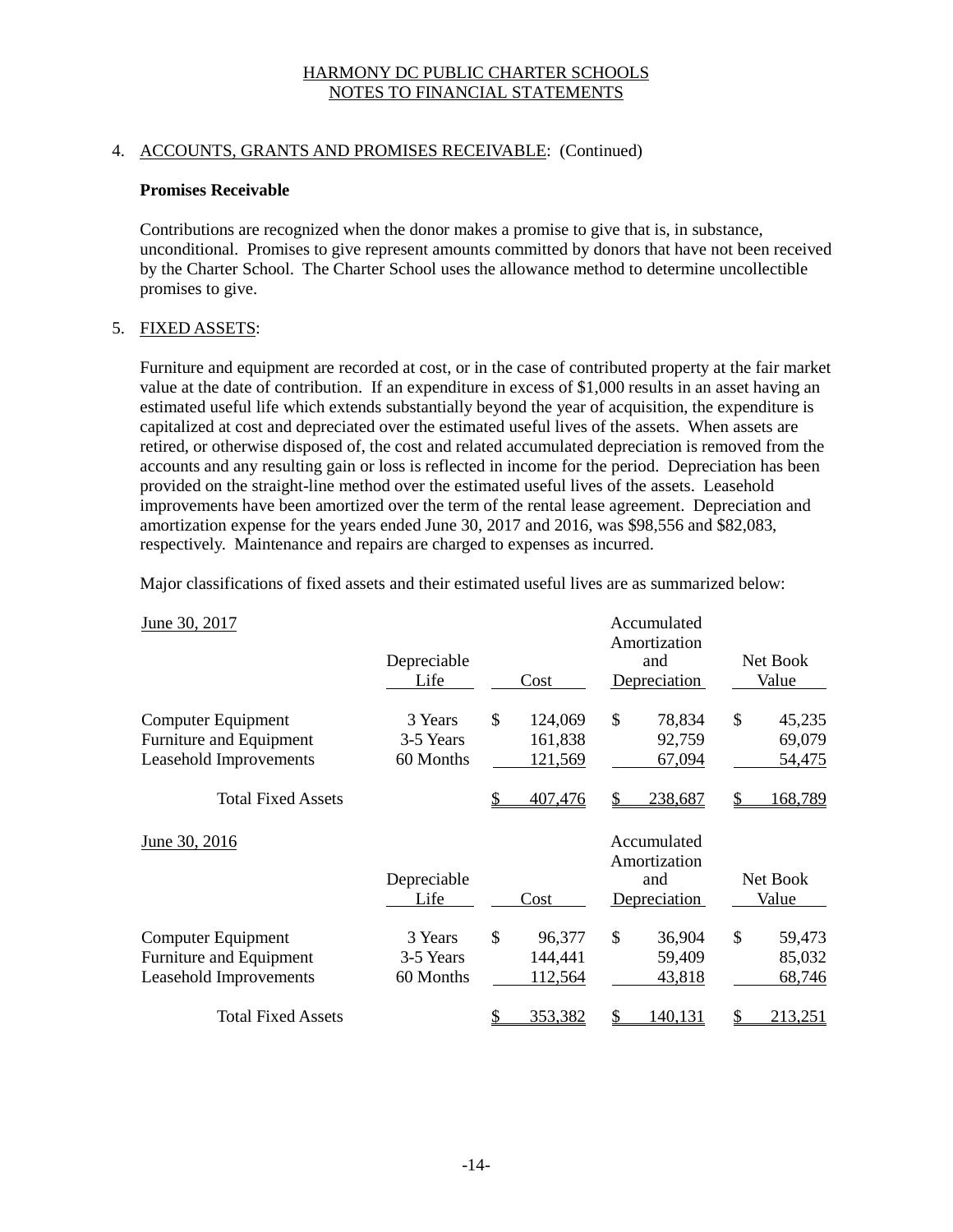#### 6. DEFERRED RENT:

Accounting principles generally accepted in the United States of America require that rent expense, pursuant to a non-cancelable lease including a rent abatement period and/or fixed scheduled rent increases, be recorded on a straight-line basis over the term of the lease. The difference between this expense and the required lease payments is reflected as deferred rent abatement in the accompanying statement of financial position.

The Charter School entered into a lease agreement for the rental of office space located in Washington, DC, for five years, commencing on July 1, 2014, and expiring on June 30, 2019. In the first year of the rental lease agreement, total rent of \$180,000 was deferred to future years. In addition, there is an annual escalation clause of three percent (3%). Accordingly, at the time of lease commencement, \$198,548 of future rent payments were recorded as a liability to adjust the actual rent paid to conform to the straight-line basis. The balance of the unamortized deferred rent abatement at June 30, 2017 and 2016 was \$28,374 and \$118,096, respectively.

## 7. CAPITAL LEASE PAYABLE:

On August 21, 2014, the Charter School entered into a capital lease for the purchase of two CopyStar photocopiers. The total amount financed on the capital lease was \$22,442 payable over thirty-six (36) months with a monthly payment of \$685. Maturity is scheduled for August 21, 2017. Interest expense was \$344 and \$718, respectively, for the years ended June 30, 2017 and 2016 using an implicit rate of 6.00%. The lease is secured by the photocopiers that cost \$22,442 and is presented as part of the carrying balance of fixed assets. For the years ended June 30, 2017 and 2016, depreciation expense in the amount of \$7,481 on the photocopiers has been included in depreciation expense. Accumulated depreciation at June 30, 2017 and 2016 was \$21,196 and \$13,715, respectively. The balance of the capital lease debt was \$1,359 and \$9,235, respectively, at June 30, 2017 and 2016. The Charter School is committed under this capital lease to make future minimum payments as follows:

| Year Ending June 30,                       | Total | Principal | Interest |  |
|--------------------------------------------|-------|-----------|----------|--|
| 2018                                       | 1.370 | 1.359     |          |  |
| <b>Total Future Minimum Lease Payments</b> | 1.370 | 1.359     |          |  |

#### 8. LINE OF CREDIT:

On November 14, 2014, the Charter School entered into a revolving Line of Credit arrangement with East West Bank for a total authorized amount of \$500,000 and a maturity date of November 14, 2015. The Line of Credit has been extended through January 14, 2018. This line bears interest at a variable rate of the Wall Street Journal Prime Rate plus 2.0 percentage points over prime. This Line of Credit is collateralized by the inventory, equipment, and accounts including an assignment of government grants, and facility fees and per-pupil funding from the District of Columbia. In addition, the Charter School has granted a security interest to the financial institution in a money market maintained with a minimum balance of \$19,000. During the year ended June 30, 2015, total principal draws on the Line totaled \$200,000. Total interest expense incurred on this Line of Credit for the years ended June 30, 2017 and 2016 was \$11,941 and \$9,783, respectively. The balance of the Line of Credit at June 30, 2017, was \$198,210 with an effective interest rate of 6.25%. The balance of the Line of Credit at June 30, 2016, was \$198,210 with an effective interest rate of 5.50%.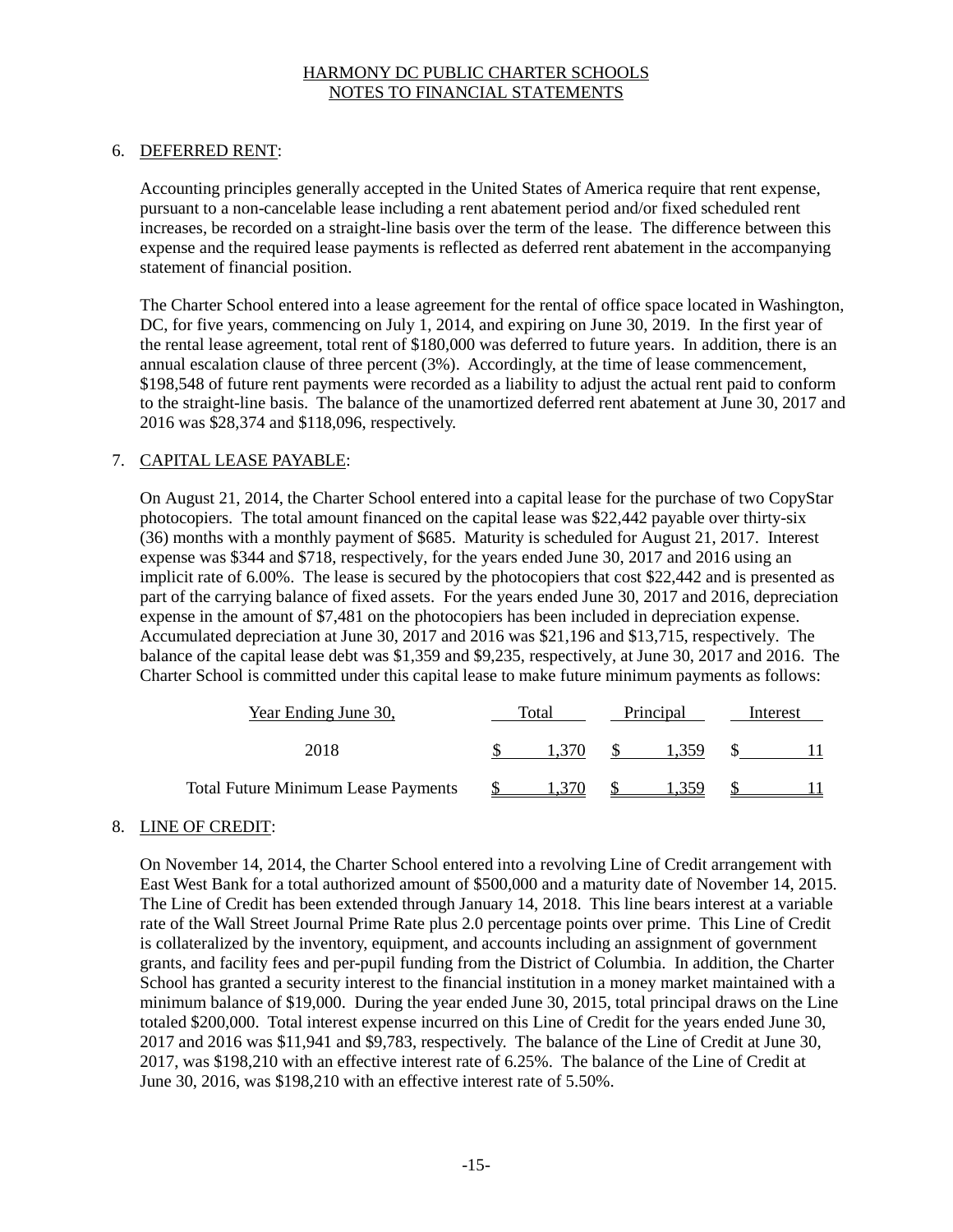#### 9. DISTRICT OF COLUMBIA PUBLIC CHARTER SCHOOL BOARD CONTRACT:

The Charter School was approved by the District of Columbia Public Charter School Board to operate a charter school in the District of Columbia. The District of Columbia Public Charter School Board (DCPCSB) is responsible for the ongoing oversight of the Charter School's fiscal management and academic acceptability. The contract dated July 1, 2014, provides for a 15-year charter effective the date of first operation. If not renewed, the charter contract will expire on or about July 1, 2029. The charter contract may be renewed for successive 15-year periods if the DCPCSB deems that the Charter School is in compliance with its charter contract and District statutory provisions. In addition, in accordance with the Charter School Act, the DCPCSB is required to review Harmony DC's charter every five years, with the first such review scheduled to occur in 2019. The DCPCSB may revoke (or not renew) a charter school contract if a school violates applicable law, materially violates the charter contract or fails to meet the student academic achievement expectations set forth in the charter contract. Consequently, management does not anticipate non-renewal or revocation of its charter.

As part of the agreement with the DCPCSB, the Charter School may be charged a public charter school fee, which is not to exceed one percent of the total revenues (less philanthropic and investment revenues) within the annual budget to cover the costs of undertaking the ongoing administrative responsibilities of the Board. For the years ended June 30, 2017 and 2016, the Charter School incurred \$20,181 and \$20,385, respectively, in administrative fees.

The charter contract provides that the Charter School may educate up to a predetermined number of students. However, this enrollment limit may be raised upon notification to and acceptance by the DCPCSB. The Charter School enrollment ceiling for the year ended June 30, 2017, was not permitted to be greater than 360 students. Audit enrollment for the 2016/2017 year was 97 students. Audit enrollment for the 2015/2016 year was 104 students.

#### 10. PER-PUPIL FUNDING ALLOCATION:

The Charter School receives local funding from the District of Columbia in the form of per-pupil educational allotments and facility allotments. This funding is based on the equivalent number of full-time students and is determined annually. For the year ended June 30, 2017, the per-student rate ranged from \$9,682 to \$12,587 for the education allotment and \$3,124 for the facility allotment. For the year ended June 30, 2016, the per-student rate ranged from \$9,492 to \$12,340 for the education allotment and \$3,124 for the facility allotment. Additional allotments were made for Special Education Services. Per-pupil funding for the years ended June 30, 2017 and 2016 was as follows:

|                                       | June 30, 2017 |           |   | June 30, 2016 |
|---------------------------------------|---------------|-----------|---|---------------|
| Grade Level - Kindergarten to Grade 5 | \$            | 965,296   | S | 1,041,274     |
| <b>Facilities Allowance</b>           |               | 303,028   |   | 324,896       |
| <b>Special Education</b>              |               | 262,102   |   | 339,161       |
| <b>At-Risk Students</b>               |               | 99,697    |   | 128,898       |
| English as a Second Language          |               |           |   | 9,302         |
| Total                                 |               | 1.630.123 |   | .843,531      |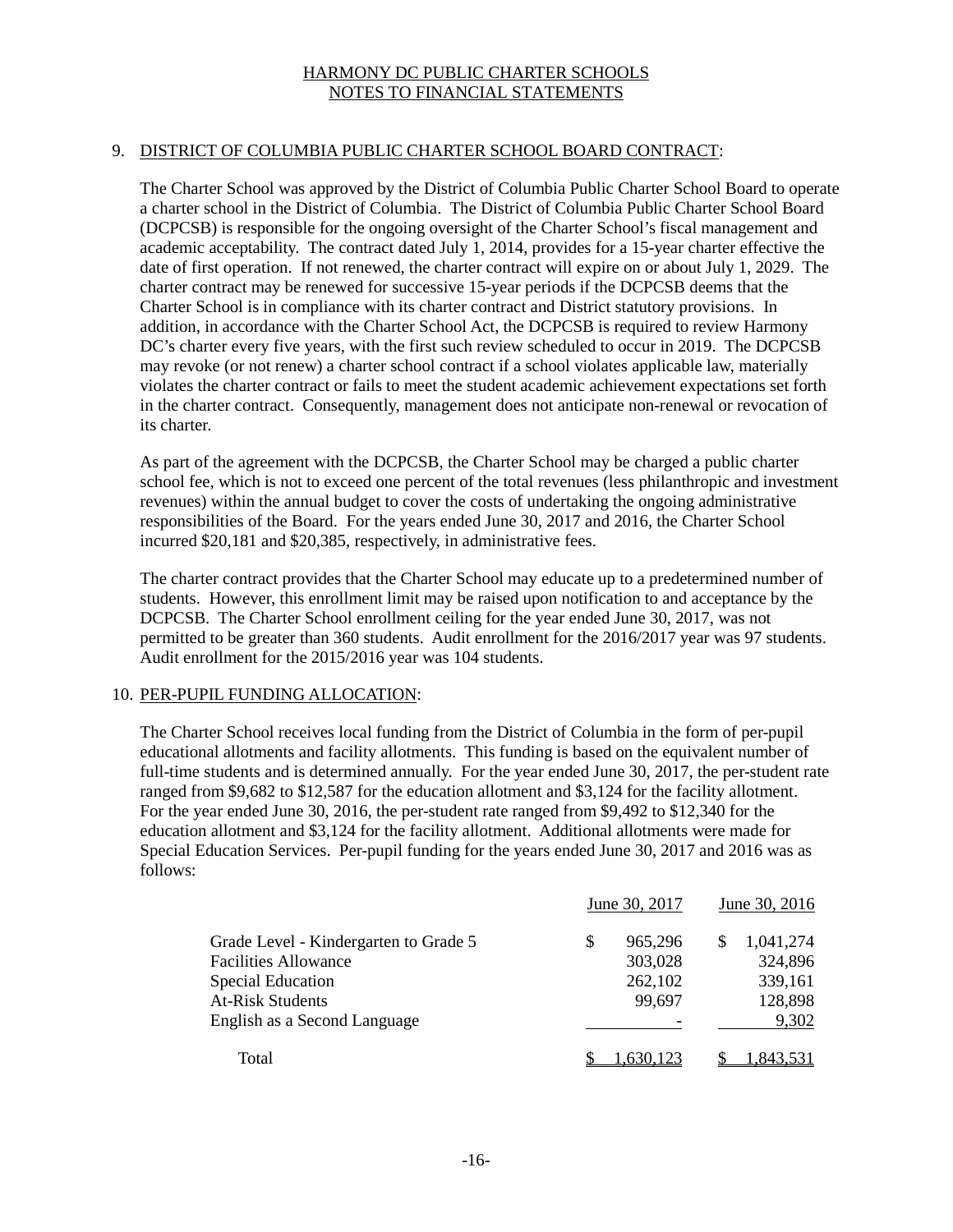## 11. FEDERAL ENTITLEMENTS AND GRANTS:

During the years ended June 30, 2017 and 2016, the Charter School participated in multiple federal award programs. Federal revenues recognized during the years ended June 30, 2017 and 2016, were as follows:

|                                                    | June 30, 2017 |         | June 30, 2016 |
|----------------------------------------------------|---------------|---------|---------------|
| Charter School Planning and Implementation         |               |         |               |
| Grant (Title V, Part B)                            | \$            | 99,381  | \$<br>102,049 |
| NCLB - Entitlement Funds (Title I)                 |               | 82,574  | 64,017        |
| <b>National Program Cluster</b>                    |               | 54,479  | 49,637        |
| Individuals with Disabilities Education Act (IDEA) |               | 44,471  | 7,453         |
| NCLB - Entitlement Funds (Title II)                |               | 13,920  | 9,264         |
| <b>Equipment Assistance Grant</b>                  |               | 12,509  |               |
| <b>Physical Education Grant</b>                    |               | 7,581   | 10,315        |
| Total                                              |               | 314.915 | 242.7         |

Federal formula grants are allocations of money to states or their subdivisions in accordance with distribution formulas prescribed by law or administrative regulation, for activities of a continuing nature not confined to a specific project. The Charter School receives federal formula grants under the provisions of the No Child Left Behind Act (NCLB) of 2001, P.L 107-110. NCLB funds are not intended to replace state or local educational funding. Rather, NCLB funds provide additional support to states, LEAs, and schools for specific purposes. Grants are provided by the U.S. Department of Education and passed through the District of Columbia Office of the State Superintendent of Education.

The National School Lunch Program and School Breakfast Program are part of the child nutrition cluster of programs operated by the U.S. Department of Agriculture. The objectives of the child nutrition cluster programs are to: (1) assist states in administering food services that provide healthful, nutritious meals to eligible children in public and non-profit private schools, residential childcare institutions, and summer recreation programs; and (2) encourage the domestic consumption of nutritious agricultural commodities.

#### 12. COMMITMENTS:

#### **School Space - St. Martin of Tours**

The Charter School entered into a lease agreement on June 16, 2014, for the rental of a school building located at 62 T Street, NE, Washington, DC 20002. The lease term commenced on July 1, 2014, and is scheduled to expire on June 30, 2019. As a provision of this lease agreement, the Charter School has the option to renew this rental lease agreement for three additional three (3) year periods. In the first year of the lease through June 30, 2015, required rent payments in the amount of \$180,000 were deferred by the landlord to future years. There is a 3% escalation clause each of the five years of the lease term. Monthly rental payments of \$5,000 were made during the months of March 2015 through June 30, 2015. Effective July 1, 2016, monthly rental payments of \$34,023 are required. As a requirement of this lease, a security deposit in the amount of \$100,000 was required to be made.

Rental expense related to this lease for the years ended June 30, 2017 and 2016, was \$318,548 for each year.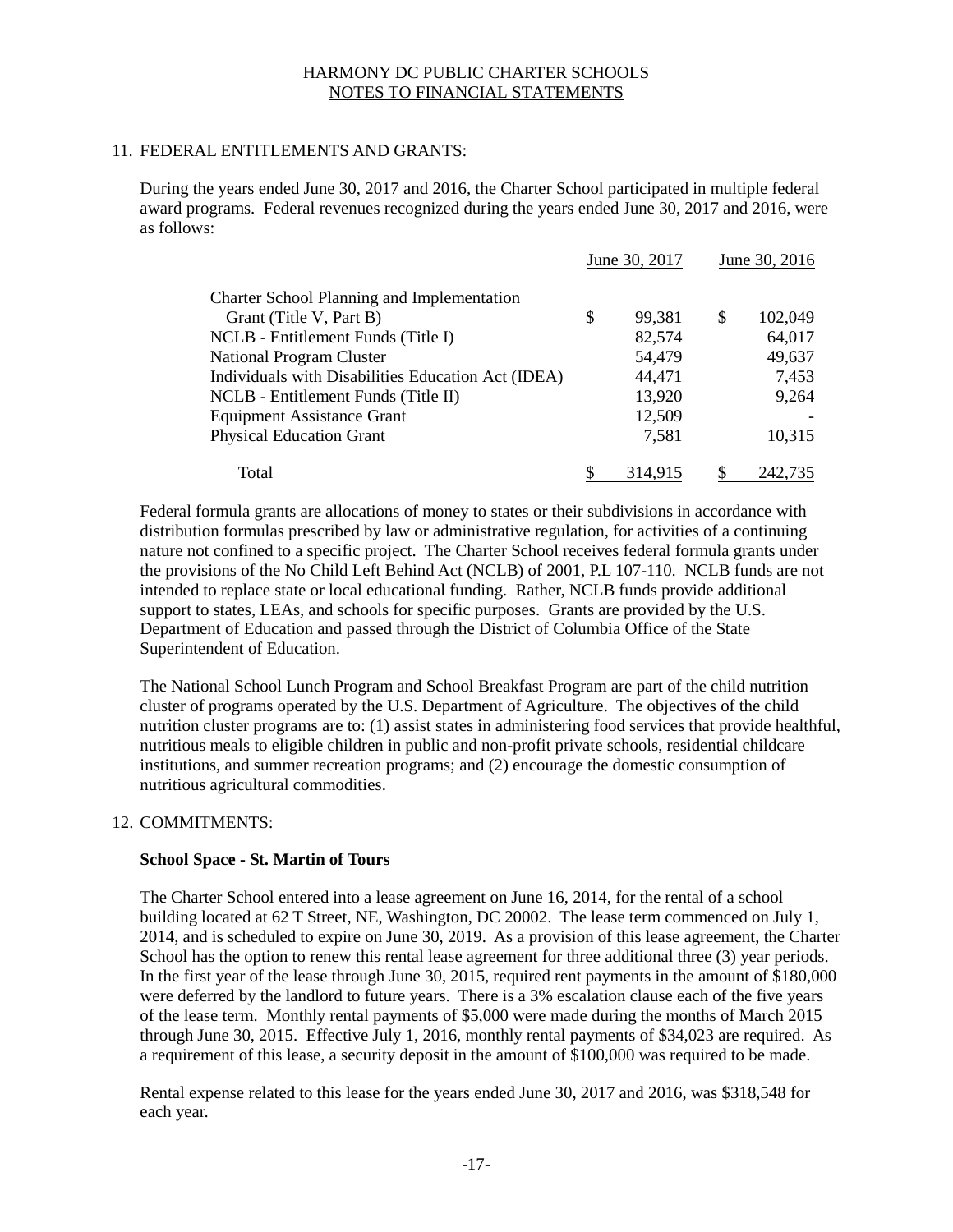## 12. COMMITMENTS: (Continued)

#### **School Space - St. Martin of Tours** (Continued)

As of June 30, 2017, future minimum rental obligations required under this lease, net of rent abatement are as follows:

| Year Ending June 30,                       |  | Rent<br>Obligation |   | Rent<br>Abatement | Total |                    |  |
|--------------------------------------------|--|--------------------|---|-------------------|-------|--------------------|--|
| 2018<br>2019                               |  | 318,548<br>318,548 | S | 9.270<br>19.104   |       | 327,818<br>337,652 |  |
| <b>Total Future Minimum Lease Payments</b> |  | 637.096            |   | 28,374            |       | 665,470            |  |

#### 13. CONCENTRATIONS:

#### **Revenues**

The Charter School receives public funds from the District of Columbia based on the number of students they enroll according to the Uniform Per Student Funding Formula developed by the Mayor and City Council. This per pupil allocation is supplemented with extra funds for students with special needs. During the years ended June 30, 2017 and 2016, eighty-one percent (81%) and eighty-seven percent (87%), respectively, of total support excluding donated services was received from the District of Columbia in the form of per pupil funding.

In addition to the revenue received through the Uniform Per Student Funding, the Charter School receives state and federal grants awarded under the auspices of the U.S. Department of Education (No Child Left Behind and special education) as well as the U.S. Department of Agriculture (Child Nutrition). The Charter School is entitled to receive these funds by virtue of its recognition as a Local Education Agency by the District of Columbia Public Charter School Board (DC PCSB).

The Charter School is limited to enrolling students that are residents of the District of Columbia. As a DC Public Charter School, the Charter School must compete for students against the DC Public School system as well as other DC Public Charter Schools.

#### 14. CONTINGENCIES:

The Charter School was granted its initial charter by the District of Columbia Public Charter School Board, authorized under the District of Columbia School Reform Act of 1995, Public Law 104-134, as amended. The Charter School has no reason to believe that this relationship will be discontinued in the foreseeable future. However, any interruption of this relationship (i.e., the failure to continue this charter authorization or withholding funds) could adversely affect the Charter School's ability to finance ongoing operations.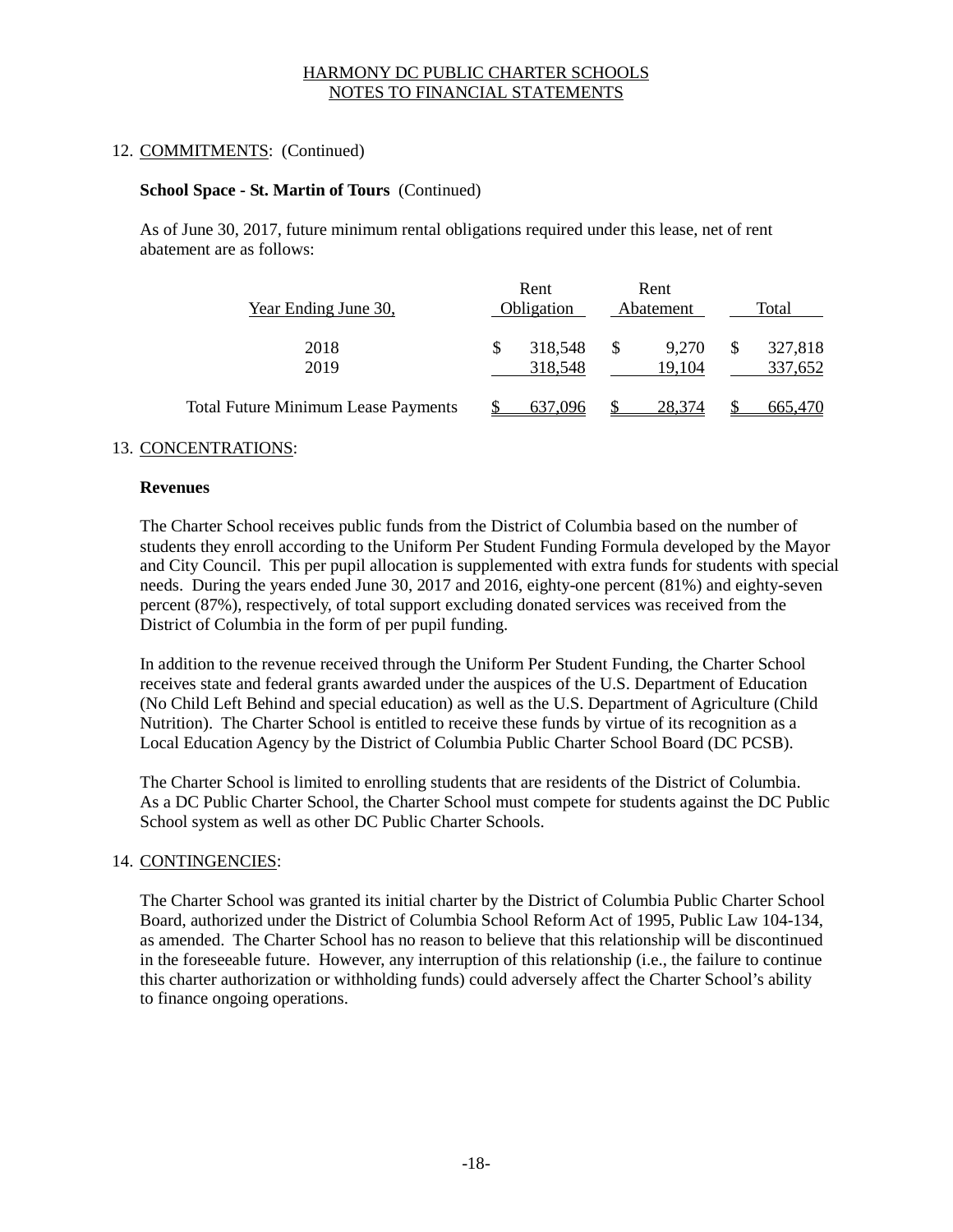#### 14. CONTINGENCIES: (Continued)

The Charter School depends on per pupil allocations, grants, and contributions for a significant portion of its revenues. The ability of the sources of revenues to continue giving amounts comparable with prior years may be dependent upon future economic conditions and continued deductibility for income tax purposes of grants and contributions to the Charter School. While the Charter School's Board of Directors and management believes the Charter School has the resources to continue its programs, its ability to do so, and the extent to which it continues, may be dependent on the above factors.

Laws and regulations governing charter schools are complex and subject to interpretation. For instance, the Charter School receives funding from various federal and state grant reimbursement programs, which are governed by various rules and regulations of the respective grantor agencies. To the extent that the Charter School has not complied with the rules and regulations governing the grants, refunds of any money received may be required. The Charter School believes that it is in compliance with all applicable laws and regulations and is not aware of any pending or threatened investigations involving allegations of potential wrongdoing. Therefore, no provision has been recorded in the accompanying financial statements for such contingencies.

The viability of public charter schools and funding for these schools is dependent on the consensus of current and future administration of the District of Columbia. Any future change in dynamics could adversely affect the operations of public charter schools.

## 15. SUBSEQUENT EVENTS:

#### **Financial Statement Preparation**

In preparing these financial statements, management has evaluated events and transactions for potential recognition or disclosure through November 8, 2017, the date the financial statements were available to be issued, and has determined that no adjustments are necessary to the amounts reported in the accompanying financial statements.

#### **Enrollment**

Enrollment for the 2017/2018 school year is projected to be approximately ninety-four (94) students. These enrollment numbers are down from the current enrollment number of ninety-seven (97) students during the 2016/2017 school year.

#### **Additional Funding - Washington Teacher's Union Contract**

On October 1, 2017, the City Council approved the Washington Teacher's Union Contract. This contract will result in additional funds to both DC Public Schools and DC Public Charter Schools through an increase in the Uniform per Student Funding Formula. These additional funds result in a 5.9% increase above the original per pupil funding amounts. The Charter School will receive an additional one-time payment during the year ended June 30, 2018 to reflect the increase to the 2017 fiscal year per pupil funding base rate. The amount paid to the Charter School will be calculated based on the final enrollment audit count, supplemental payments and extended school year funding for the year ended June 30, 2017. The 2017 fiscal year base rate will increase by an amount of \$203 over the original base rate of \$9,682 to a revised base rate of \$9,885.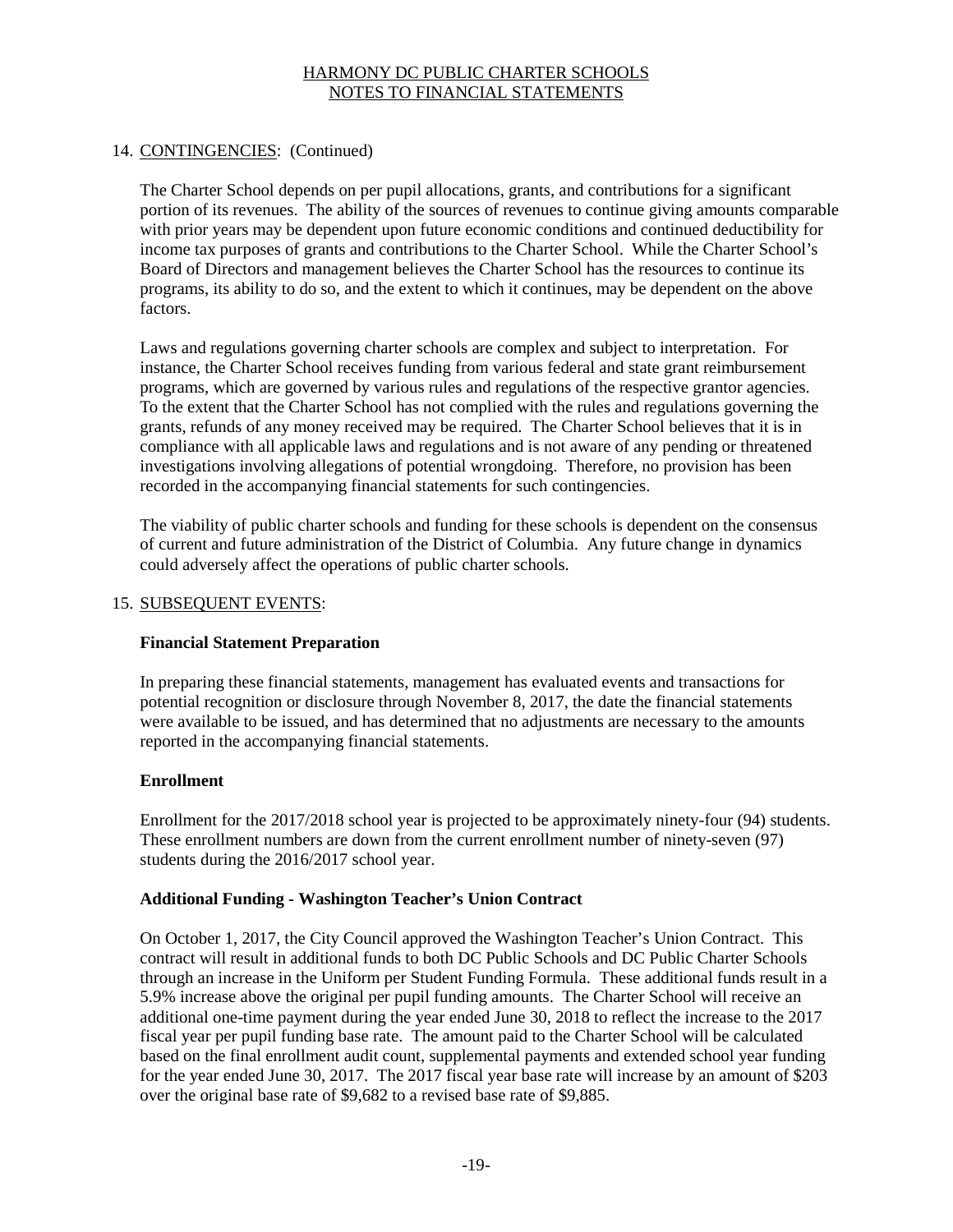#### 16. RELATED PARTY TRANSACTIONS:

#### **Organization Structure**

As enacted by the Articles of Incorporation, Harmony DC Public Charter Schools has a sole member with voting rights as well as other rights and privileges as authorized by its governing documents. The sole member is Harmony Public Schools, a separately incorporated Texas not-for-profit 501(c)(3) organization that operates multiple charter schools. Soner Tarim, the Chief Executive Officer and Superintendent of Schools for Harmony Public Schools, was the board president of Harmony DC Public Charter Schools throughout the fiscal year. As board president of Harmony DC, as well as having voting rights with Harmony DC, Mr. Tarim could influence the financial and operational activities of Harmony DC through voting authority. However, his voting rights did not constitute a majority of the Board of Directors and Mr. Tarim recused himself from all votes involving Harmony DC Schools.

## **License Fee**

Harmony Public Schools own trademarks, licensed marks and other intellectual property that are being utilized by Harmony DC Public Charter Schools. In exchange for the use of this property, a license agreement was entered into on July 1, 2014, between the two organizations for a five-year period. According to the terms of the license agreement, the Charter School is required to pay an annual license fee to Harmony Schools at a rate of five (5) percent of the annual base per pupil funds paid to the Charter School. During the years ended June 30, 2017 and 2016, this license fee was abated. An amount of \$46,958 and \$49,358, respectively, was recognized as a donated license fee for the years ended June 30, 2017 and 2016.

#### **School Services Agreement**

Harmony Public Schools offers services that are an integral part of Harmony DC's charter school operations and activities. Given the structural relationship between the two organizations, effective July 1, 2014, Harmony Public Schools entered into a School Services Agreement with Harmony DC Public Charter Schools for a five-year period expiring on June 30, 2019. Services offered include education technology services, data network solutions, teacher and leadership coaching, and human resource and financial services. As of June 30, 2017 and 2016, an amount of \$32,209 was owed to Harmony Public Schools for both school services and reimbursable expenses.

#### **Board of Directors**

In addition to the Chief Executive Officer of Harmony Schools serving as board president for Harmony DC Public Charter Schools, another member of the Charter School's board served as the Director of Communications for Harmony Public Schools through April 2016.

Two of the board members appointed to serve on the board of directors are parents of students attending the Charter School. Parent trustees are elected by a majority vote of the board members from a list of qualified individuals submitted to the board.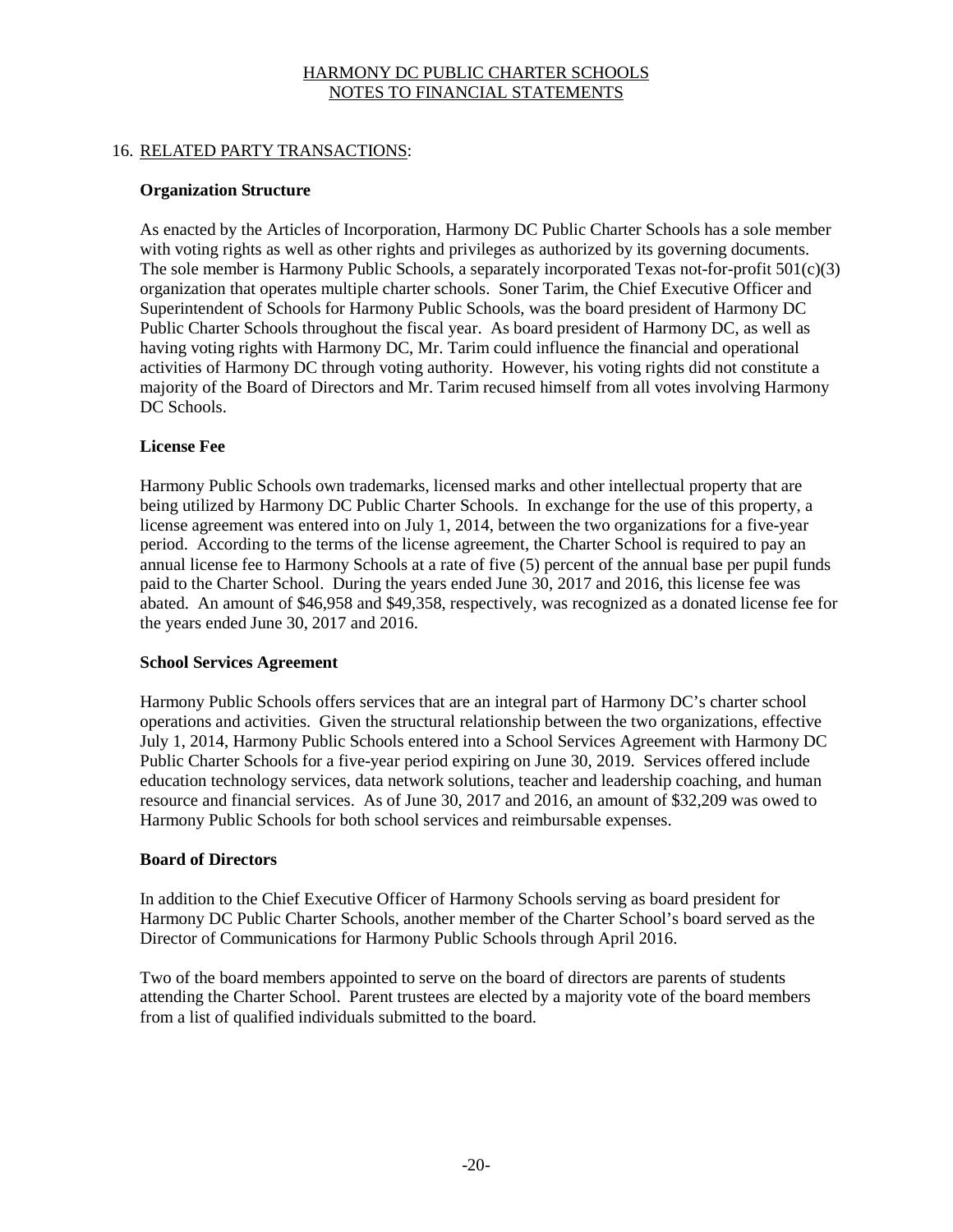#### 17. ADVERTISING:

Advertising costs are expensed when incurred. Advertising expenses were incurred for the purpose of promoting student enrollment and recruiting to the Charter School and to provide outreach to the community. Advertising expenses in the amount of \$18,192 and \$35,206 were incurred during the years ended June 30, 2017 and 2016, respectively.

#### 18. RETIREMENT PLAN:

#### **401(k) Profit Sharing Plan**:

The Charter School provides pension benefits for its employees through a defined contribution 401(k) retirement plan which is currently administered by Ascensus. In a defined contribution plan, benefits depend solely on amounts contributed to the plan plus investment earnings. Provisions of the plan allow for employees to contribute up to the statutory limits set by the Internal Revenue Code. All employees are eligible to participate upon hiring. The Charter School is required to make employer non-elective safe harbor contributions of 3% of annual employee compensation. Participants are 100% vested in their contributions and the 3% employer safe harbor contribution. There is no unfunded past service liability. In addition, there is a discretionary profit sharing contribution determined on an annual basis that becomes fully vested after five years of service. There were no profit sharing contributions during the years ended June 30, 2017 and 2016. Safe harbor employer contributions for the years ended June 30, 2017 and 2016, were \$24,478 and \$23,404, respectively.

#### 19. EMPLOYEE BENEFITS:

The cost of fringe benefits incurred for the years ended June 30, 2017 and 2016 consisted of the following:

|                               | June 30, 2017 | June 30, 2016 |    |         |  |
|-------------------------------|---------------|---------------|----|---------|--|
| Social Security/Medicare      | \$            | 68,858        | \$ | 61,164  |  |
| <b>Health Insurance</b>       |               | 71,760        |    | 61,125  |  |
| Life and Disability Insurance |               | 3,826         |    | 4,361   |  |
| Retirement                    |               | 27,478        |    | 23,404  |  |
| Unemployment                  |               | 5,058         |    | 5,906   |  |
| <b>Workers Compensation</b>   |               | 5,382         |    | 3,857   |  |
| Total                         | \$            | 182.362       |    | 159.817 |  |

#### **Flexible Benefits Plan**:

The Charter School adopted a Section 125 Flexible Benefits Plan (Cafeteria Plan). Under this plan, employees are permitted to use pre-tax benefit dollars through payroll deduction to pay for medical premiums.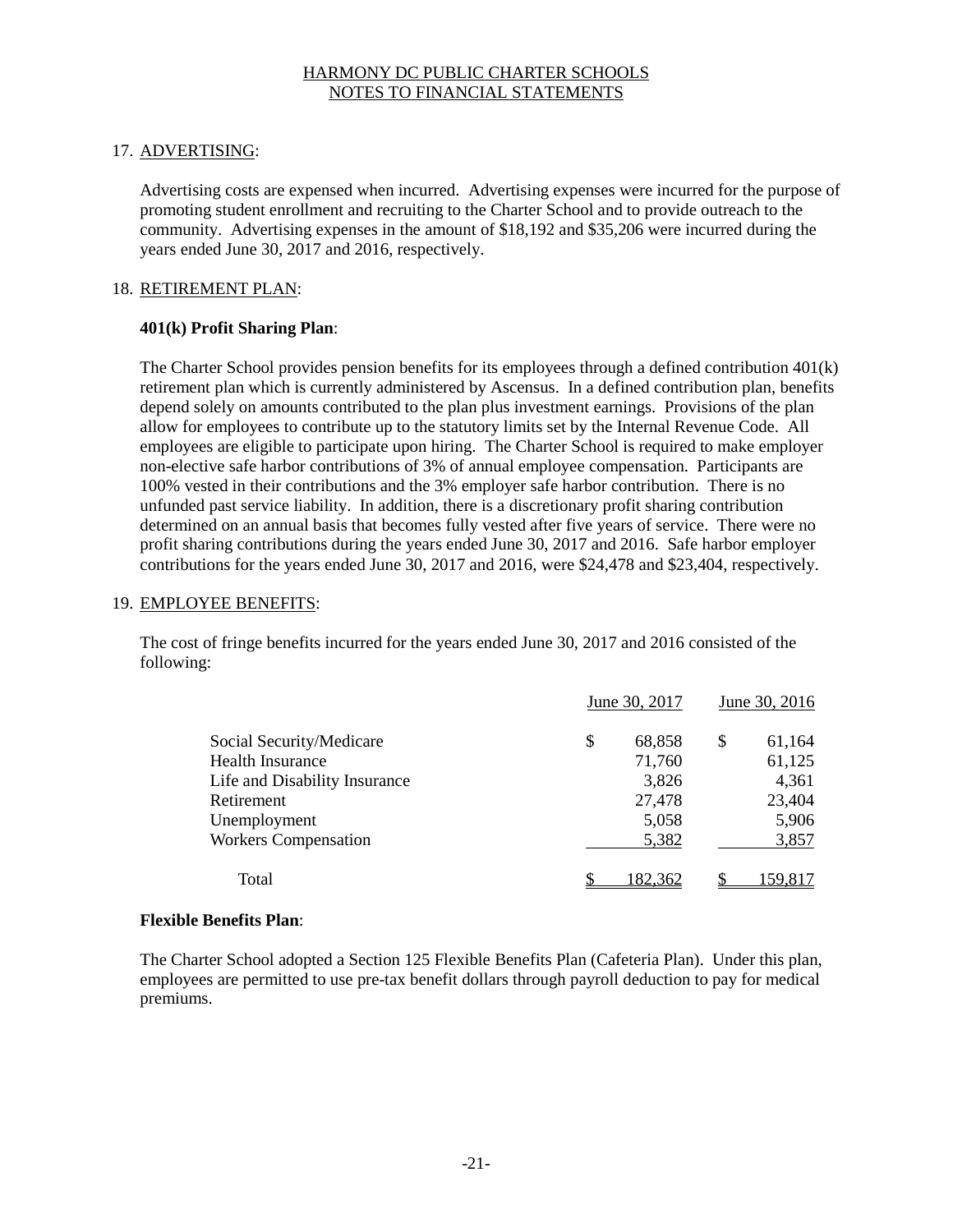#### 20. OCCUPANCY COST:

The cost of occupancy for the years ended June 30, 2017 and 2016 consisted of the following:

|                                     | June 30, 2017 | June 30, 2016 |
|-------------------------------------|---------------|---------------|
| Rent                                | \$<br>318,548 | \$<br>318,548 |
| Parking                             | 4,125         | 4,125         |
| <b>Utilities</b>                    | 36,077        | 36,075        |
| <b>Contracted Building Services</b> | 39,292        | 37,640        |
| Maintenance and Repairs             | 15,404        | 7,900         |
| <b>Janitorial Supplies</b>          | 1,909         | 1,362         |
| <b>Leasehold Amortization</b>       | 23,275        | 22,915        |
| Total                               | \$<br>438,630 | 428,565       |

#### 21. CONSOLIDATION:

Management has applied principles of FASB ASC 958-810, *Reporting of Related Entities by Not-for-Profit Organizations,* in assessing the need to consolidate the financial statements of Harmony DC Public Charter Schools with those of Harmony Public Schools. Under FASB ASC 958-810, consolidation should occur if both an economic interest between the organizations and control (such as ownership or a majority of common board members) exists. Harmony Public Schools is the sole member/owner of Harmony DC Schools. Based on the criteria stipulated in the pronouncement, management has determined that financial statement consolidation is appropriate. The financial statements of Harmony DC Public Charter Schools have been included in the separately issued financial statements of Harmony Public Schools.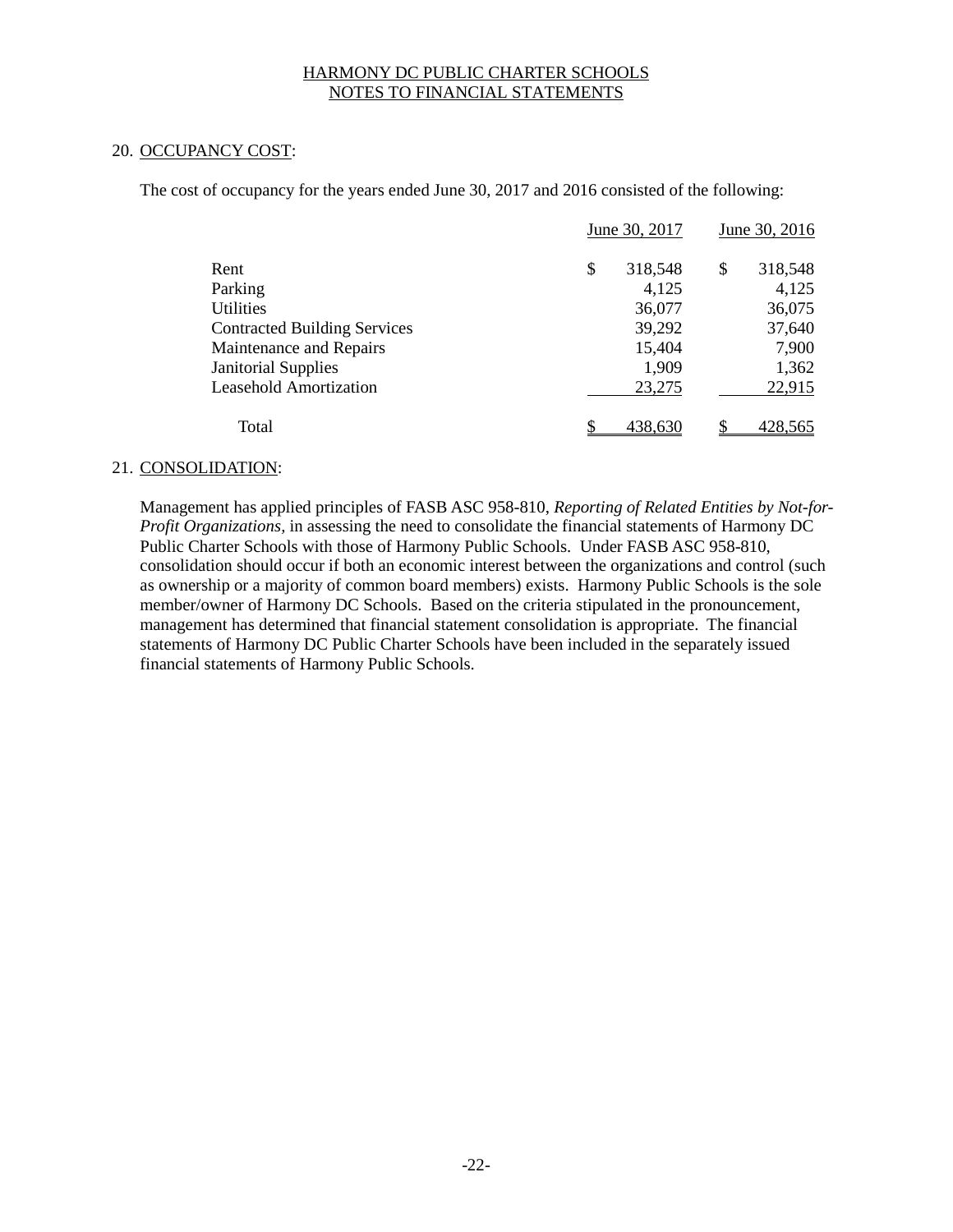## HARMONY DC PUBLIC CHARTER SCHOOLS COMPARATIVE STATEMENTS OF FUNCTIONAL EXPENSES FOR THE YEARS ENDED JUNE 30, 2017 AND 2016

|                                               |                       | June 30, 2017                        |                               |               | June 30, 2016           |                         |                               |                           |  |  |
|-----------------------------------------------|-----------------------|--------------------------------------|-------------------------------|---------------|-------------------------|-------------------------|-------------------------------|---------------------------|--|--|
|                                               | Total                 | Educational<br>Services              | General and<br>Administrative | Fundraising   | Total                   | Educational<br>Services | General and<br>Administrative | Fundraising               |  |  |
| Personnel, Salaries and Benefits:             |                       |                                      |                               |               |                         |                         |                               |                           |  |  |
| <b>Executive Leadership Salaries</b>          | 292,824<br>\$         | $\mathcal{S}$<br>234,259             | $\mathcal{S}$<br>58,565       | $\mathbb{S}$  | $\mathbb{S}$<br>268,767 | 215,014<br>\$           | $\mathcal{S}$<br>53,753       | $\boldsymbol{\mathsf{S}}$ |  |  |
| <b>Teaching Staff Salaries</b>                | 505,973               | 505,973                              |                               |               | 476,656                 | 476,656                 |                               |                           |  |  |
| <b>Student Support Salaries</b>               | 67,553                | 67,553                               |                               |               | 44,403                  | 44,403                  |                               |                           |  |  |
| Office and Administrative Staff               | 55,201                | 55,201                               |                               |               | 46,633                  | 41,970                  | 4,663                         |                           |  |  |
| <b>Employee Benefits</b>                      | 108,354               | 101,468                              | 6,886                         |               | 92,747                  | 86,270                  | 6,477                         |                           |  |  |
| <b>Payroll Taxes</b>                          | 73,678                | 68,996                               | 4,682                         |               | 67,070                  | 62,386                  | 4,684                         |                           |  |  |
| <b>Staff Development Expense</b>              | 16,214                | 16,214                               |                               |               | 16,698                  | 16,698                  | $\overline{\phantom{a}}$      |                           |  |  |
| Other Personnel Expenses                      | 2,512                 | 2,412                                | 100                           |               | 8,223                   | 7,649                   | 574                           |                           |  |  |
| <b>Total Personnel, Salaries and Benefits</b> | 1,122,309<br>S.       | 1,052,076                            | 70,233                        |               | 1,021,197<br>S.         | 951,046                 | 70,151                        |                           |  |  |
| <b>Direct Student Costs:</b>                  |                       |                                      |                               |               |                         |                         |                               |                           |  |  |
| Textbooks                                     | $\mathbb{S}$<br>8,867 | $\mathcal{S}$<br>8,867               | $\mathcal{S}$                 | $\mathcal{S}$ | $\mathcal{S}$           | $\mathcal{S}$           | $\sqrt$                       | $\mathcal{S}$             |  |  |
| <b>Student Supplies and Materials</b>         | 23,673                | 23,673                               |                               |               | 41,883                  | 41,883                  |                               |                           |  |  |
| Food Service                                  | 57,385                | 57,385                               |                               |               | 72,575                  | 72,575                  |                               |                           |  |  |
| <b>Contracted Instruction</b>                 | 99,745                | 99,745                               |                               |               | 109,614                 | 109,614                 |                               |                           |  |  |
| <b>Student Recruiting</b>                     | 18,234                | 18,234                               |                               |               | 35,206                  | 35,206                  |                               |                           |  |  |
| <b>Other Student Costs</b>                    | 4,625                 | 4,625                                |                               |               | 1,535                   | 1,535                   |                               |                           |  |  |
| <b>Total Direct Student Costs</b>             | 212,529               | 212,529                              |                               |               | 260,813                 | 260,813                 |                               |                           |  |  |
| <b>Occupancy Costs:</b>                       |                       |                                      |                               |               |                         |                         |                               |                           |  |  |
| Rent                                          | \$<br>322,673         | 309,766<br>$\boldsymbol{\mathsf{S}}$ | $\mathcal{S}$<br>12,907       | $\mathcal{S}$ | \$<br>322,673           | 300,138<br>\$           | $\mathcal{S}$<br>22,535       | \$                        |  |  |
| Utilities                                     | 36,077                | 34,634                               | 1,443                         |               | 36,075                  | 33,556                  | 2,519                         |                           |  |  |
| <b>Contracted Building Services</b>           | 39,293                | 37,721                               | 1,572                         |               | 37,640                  | 35,011                  | 2,629                         |                           |  |  |
| Maintenance and Repairs                       | 15,403                | 14,787                               | 616                           |               | 7,900                   | 7,348                   | 552                           |                           |  |  |
| <b>Janitorial Supplies</b>                    | 1,909                 | 1,833                                | 76                            |               | 1,362                   | 1,266                   | 96                            |                           |  |  |
| <b>Leasehold Amortization</b>                 | 23,275                | 22,344                               | 931                           |               | 22,915                  | 21,315                  | 1,600                         |                           |  |  |
| <b>Total Occupancy Costs</b>                  | 438,630<br>\$         | 421,085                              | 17,545                        |               | 428,565                 | 398,634                 | 29,931                        | \$.                       |  |  |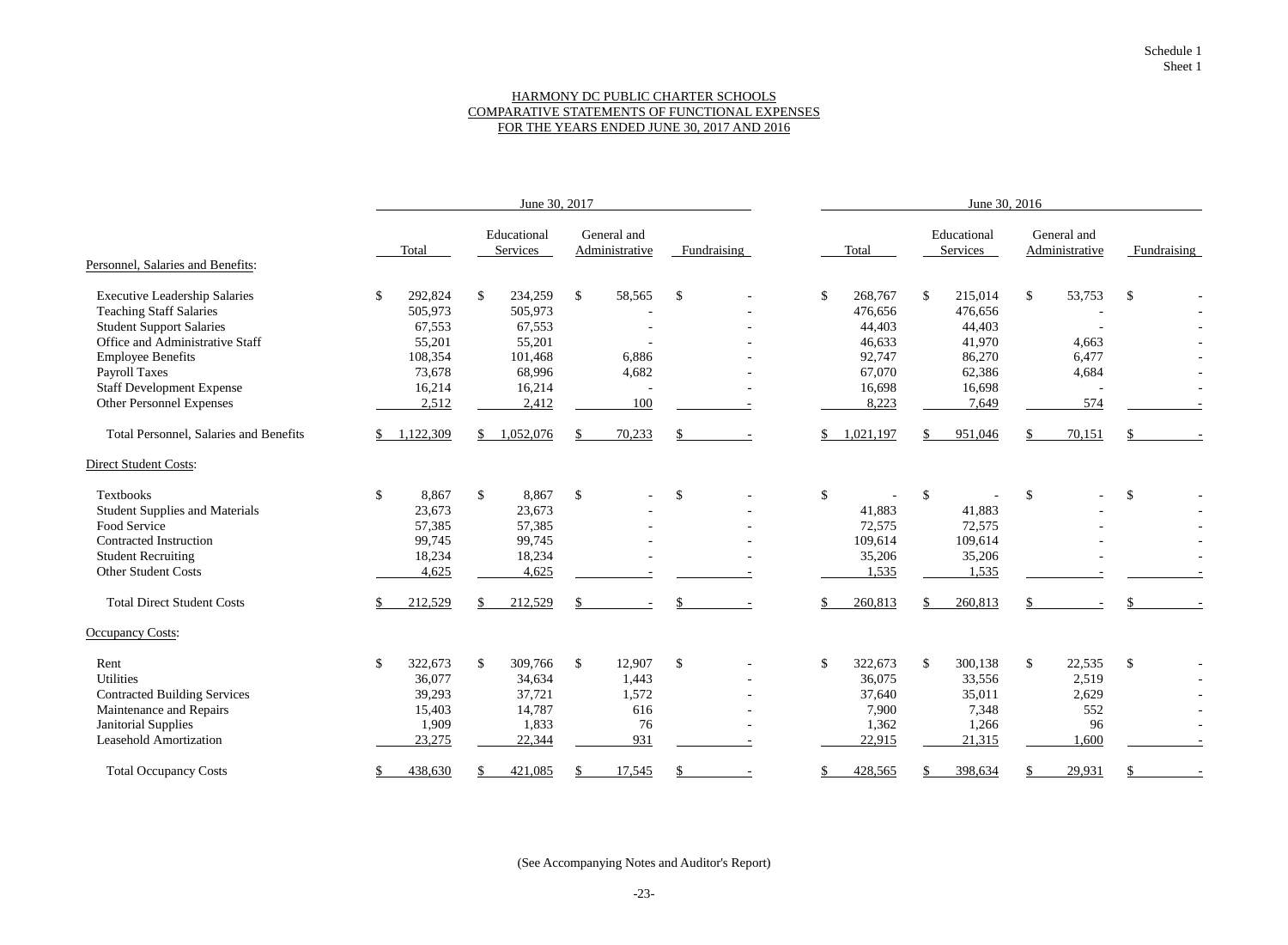#### HARMONY DC PUBLIC CHARTER SCHOOLS COMPARATIVE STATEMENTS OF FUNCTIONAL EXPENSES FOR THE YEARS ENDED JUNE 30, 2017 AND 2016

|                                      |                           | June 30, 2017 |               |                                |                           |                               |               |                          | June 30, 2016             |           |                         |                         |              |                               |             |  |
|--------------------------------------|---------------------------|---------------|---------------|--------------------------------|---------------------------|-------------------------------|---------------|--------------------------|---------------------------|-----------|-------------------------|-------------------------|--------------|-------------------------------|-------------|--|
|                                      |                           | Total         |               | Educational<br><b>Services</b> |                           | General and<br>Administrative |               | Fundraising              |                           | Total     |                         | Educational<br>Services |              | General and<br>Administrative | Fundraising |  |
| Office Expenses:                     |                           |               |               |                                |                           |                               |               |                          |                           |           |                         |                         |              |                               |             |  |
| Office Supplies and Materials        | $\mathcal{S}$             | 19,301        | \$            | 18,529                         | $\boldsymbol{\mathsf{S}}$ | 772                           | $\mathcal{S}$ | $\overline{\phantom{a}}$ | \$                        | 4,798     | $\sqrt[6]{\frac{1}{2}}$ | 4,463                   | \$           | 335                           | \$          |  |
| Office Equipment Maintenance         |                           | 3,117         |               | 2,992                          |                           | 125                           |               |                          |                           | 2,916     |                         | 2,712                   |              | 204                           |             |  |
| Telephone/Telecommunications         |                           | 13,500        |               | 12,960                         |                           | 540                           |               |                          |                           | 3,106     |                         | 2,889                   |              | 217                           |             |  |
| Postage and Shipping                 |                           | 1,250         |               | 1,200                          |                           | 50                            |               |                          |                           | 392       |                         | 365                     |              | 27                            |             |  |
| <b>Computer Support Fees</b>         |                           |               |               |                                |                           |                               |               |                          |                           | 2,080     |                         | 1,935                   |              | 145                           |             |  |
| Printing and Duplication             |                           |               |               |                                |                           |                               |               |                          |                           | 60        |                         | 56                      |              | $\Delta$                      |             |  |
| Dues and Subscription                |                           | 4,528         |               |                                |                           | 4,528                         |               |                          |                           | 6,341     |                         |                         |              | 6,341                         |             |  |
| <b>Total Office Expenses</b>         |                           | 41,696        |               | 35,681                         |                           | 6,015                         |               |                          |                           | 19,693    |                         | 12,420                  |              | 7,273                         |             |  |
| <b>General Expenses:</b>             |                           |               |               |                                |                           |                               |               |                          |                           |           |                         |                         |              |                               |             |  |
| Insurance                            | $\boldsymbol{\mathsf{S}}$ | 17,125        | $\mathcal{S}$ | 16,440                         | $\mathcal{S}$             | 685                           | $\mathcal{S}$ | $\blacksquare$           | $\boldsymbol{\mathsf{S}}$ | 16,623    | $\mathbb{S}$            | 15,462                  | $\mathbb{S}$ | 1,161                         | \$          |  |
| <b>Authorizer Fee</b>                |                           | 20,181        |               | 19,374                         |                           | 807                           |               |                          |                           | 20,385    |                         | 18,961                  |              | 1,424                         |             |  |
| <b>Intellectual Property License</b> |                           | 46,958        |               |                                |                           | 46,958                        |               |                          |                           | 49,358    |                         |                         |              | 49,358                        |             |  |
| Accounting, Auditing and Payroll     |                           | 70,482        |               | $\overline{\phantom{a}}$       |                           | 70,482                        |               |                          |                           | 68,808    |                         |                         |              | 68,808                        |             |  |
| Legal Fees                           |                           | 1,175         |               |                                |                           | 1,175                         |               |                          |                           | 275       |                         |                         |              | 275                           |             |  |
| <b>Other Professional Fees</b>       |                           | 3,875         |               | 3,720                          |                           | 155                           |               |                          |                           | 950       |                         |                         |              | 950                           |             |  |
| Other Expenses                       |                           | 78            |               | 78                             |                           | $\overline{\phantom{a}}$      |               |                          |                           | 739       |                         | 739                     |              |                               |             |  |
| Depreciation                         |                           | 75,280        |               | 72,269                         |                           | 3,011                         |               |                          |                           | 59,168    |                         | 55,035                  |              | 4,133                         |             |  |
| <b>Interest Expense</b>              |                           | 12,285        |               |                                |                           | 12,285                        |               |                          |                           | 10,501    |                         |                         |              | 10,501                        |             |  |
| <b>Total General Expenses</b>        |                           | 247,439       |               | 111,881                        |                           | 135,558                       |               |                          |                           | 226,807   |                         | 90,197                  |              | 136,610                       |             |  |
| <b>Total Functional Expenses</b>     |                           | 2,062,603     |               | 833,252                        |                           | 229,351                       |               |                          |                           | 1,957,075 |                         | 1,713,110               |              | 243,965                       |             |  |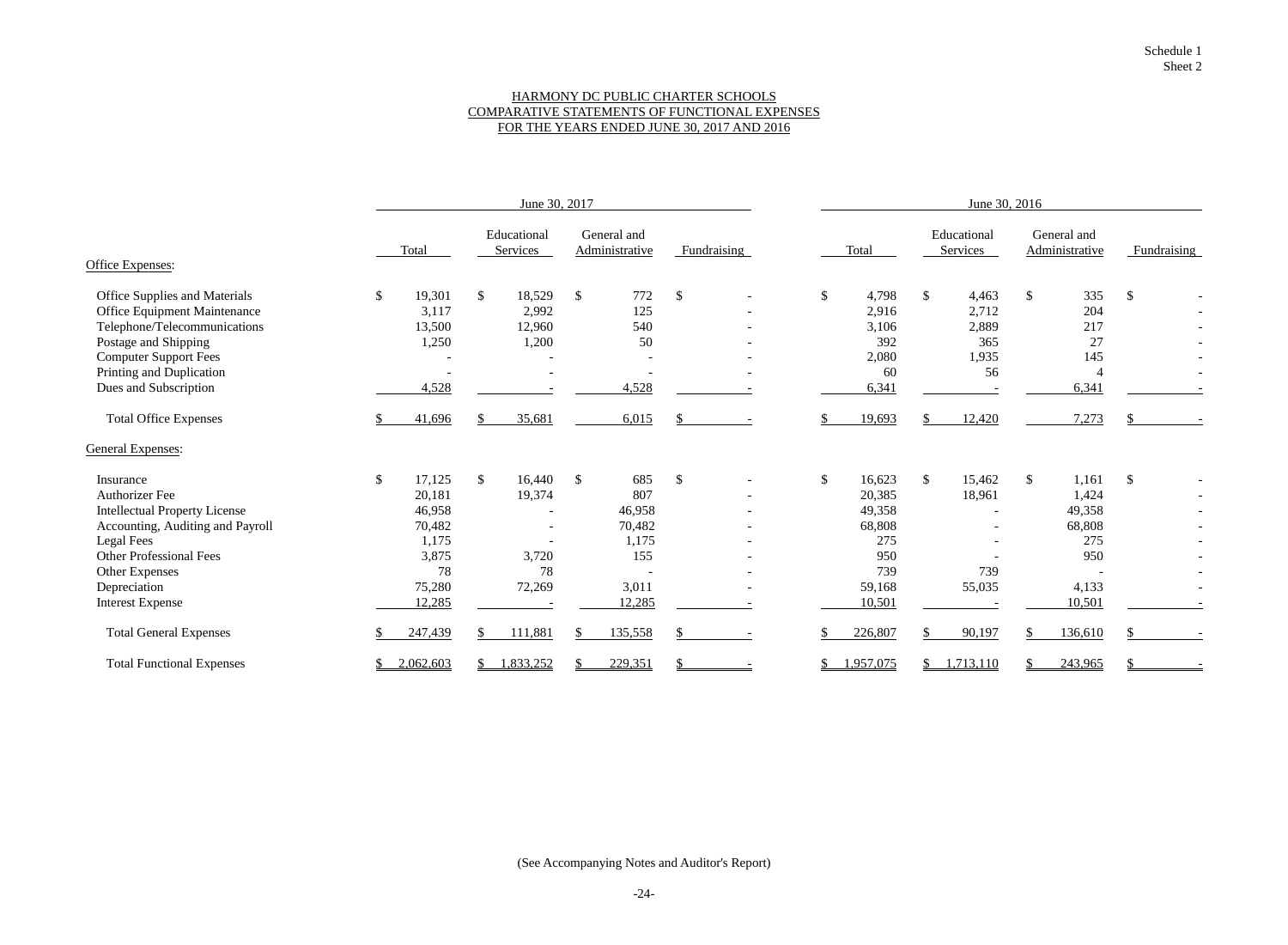## HARMONY DC PUBLIC CHARTER SCHOOLS COMPARATIVE SCHEDULES OF AVERAGE COST PER STUDENT FOR THE YEARS ENDED JUNE 30, 2017 AND 2016

June 30, 2017

|                            |       | <b>Total Cost</b> | <b>Average Cost</b><br>Per Student |
|----------------------------|-------|-------------------|------------------------------------|
| Instructional              |       | \$<br>1,412,167   | \$<br>14,558                       |
| <b>Occupancy Cost</b>      |       | 438,630           | 4,522                              |
| General and Administrative |       | 211,806           | 2,184                              |
| Fundraising                |       |                   |                                    |
|                            | Total | 2.062.603         |                                    |

The above is the average per student cost for the year ended June 30, 2017, and is based on a full time equivalent (FTE) enrollment of 97 students.

#### June 30, 2016

|                            |       | <b>Total Cost</b> |   | <b>Average Cost</b><br>Per Student |
|----------------------------|-------|-------------------|---|------------------------------------|
| Instructional              |       | \$<br>1,314,476   | S | 12,639                             |
| <b>Occupancy Cost</b>      |       | 428,565           |   | 4,121                              |
| General and Administrative |       | 214,034           |   | 2,058                              |
| Fundraising                |       |                   |   |                                    |
|                            | Total | 1,957,075         |   | 18,818                             |

The above is the average per student cost for the year ended June 30, 2016, and is based on a full time equivalent (FTE) enrollment of 104 students.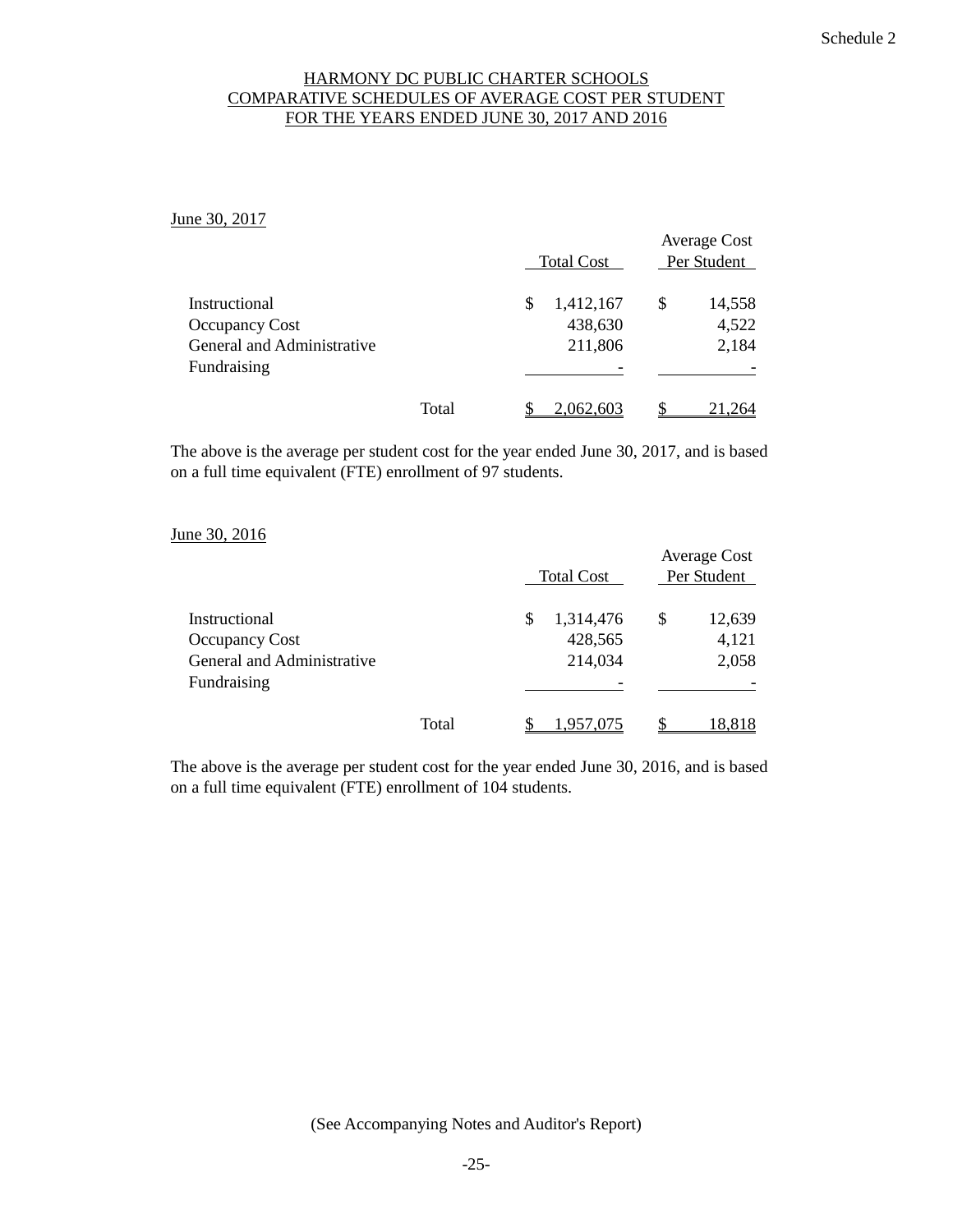# Kendall, Prebola and Jones, LLC

Certified Public Accountants

Board of Directors Harmony DC Public Charter Schools 62 T Street, NE Washington, DC 20002

## INDEPENDENT AUDITOR'S REPORT ON INTERNAL CONTROL OVER FINANCIAL REPORTING AND ON COMPLIANCE AND OTHER MATTERS BASED ON AN AUDIT OF FINANCIAL STATEMENTS PERFORMED IN ACCORDANCE WITH *GOVERNMENT AUDITING STANDARDS*

We have audited, in accordance with auditing standards generally accepted in the United States of America and the standards applicable to financial audits contained in *Government Auditing Standards*, issued by the Comptroller General of the United States, the financial statements of the Harmony DC Public Charter Schools (a nonprofit organization), which comprise the statement of financial position as of June 30, 2017, and the related statements of activities and cash flows for the year then ended, and the related notes to the financial statements, and have issued our report thereon dated November 8, 2017.

#### *Internal Control Over Financial Reporting*

In planning and performing our audit of the financial statements, we considered the Harmony DC Public Charter Schools' internal control over financial reporting (internal control) to determine the audit procedures that are appropriate in the circumstances for the purpose of expressing our opinion on the financial statements, but not for the purpose of expressing an opinion on the effectiveness of the Harmony DC Public Charter Schools' internal control. Accordingly, we do not express an opinion on the effectiveness of the Organization's internal control.

A *deficiency in internal control* exists when the design or operation of a control does not allow management or employees, in the normal course of performing their assigned functions, to prevent, or detect and correct, misstatements on a timely basis. A *material weakness* is a deficiency, or a combination of deficiencies, in internal control, such that there is a reasonable possibility that a material misstatement of the entity's financial statements will not be prevented, or detected and corrected on a timely basis. A *significant deficiency* is a deficiency, or a combination of deficiencies, in internal control that is less severe than a material weakness, yet important enough to merit attention by those charged with governance.

Our consideration of internal control was for the limited purpose described in the first paragraph of this section and was not designed to identify all deficiencies in internal control that might be material weaknesses or significant deficiencies. Given these limitations, during our audit we did not identify any deficiencies in internal control that we consider to be material weaknesses. However, material weaknesses may exist that have not been identified.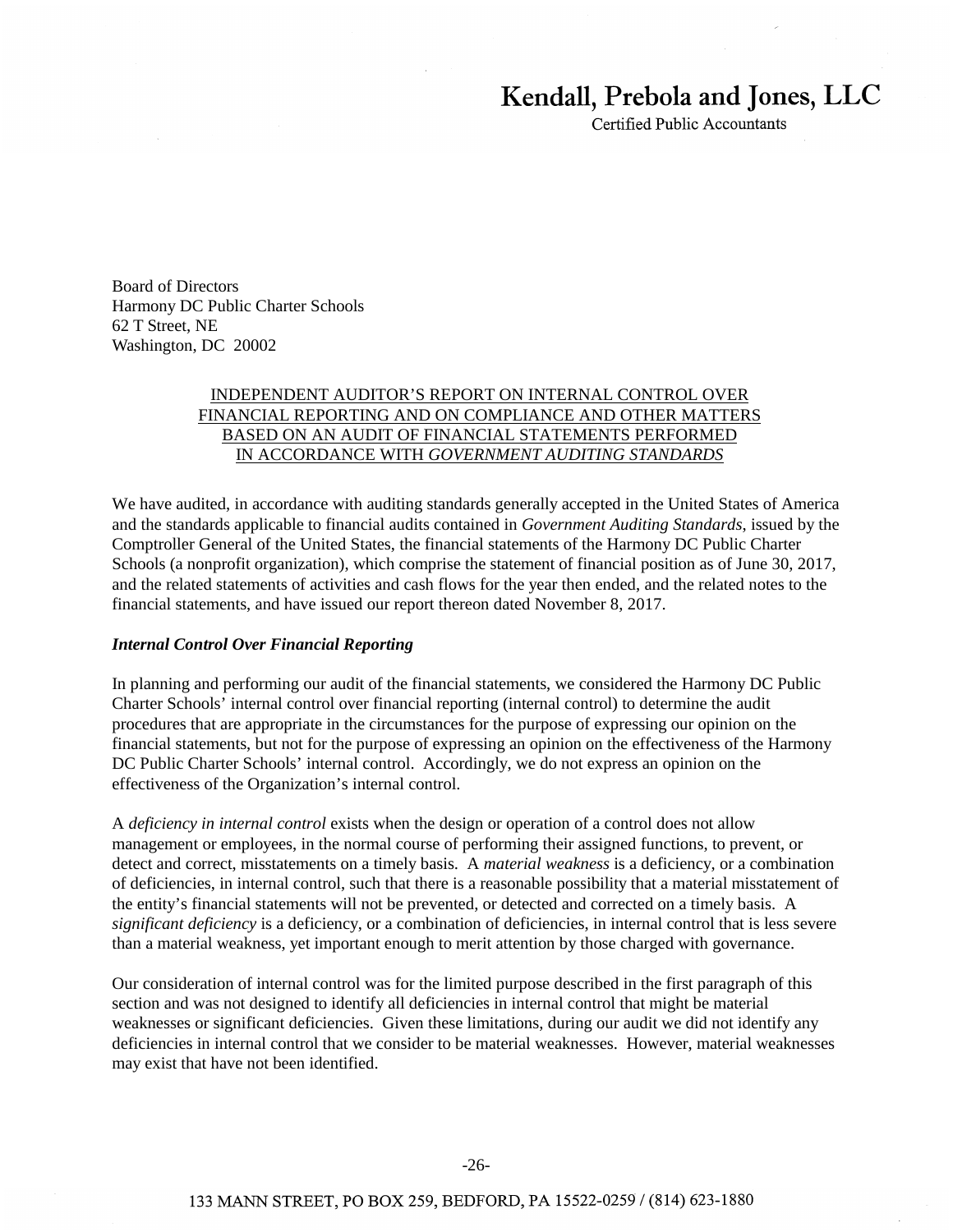#### *Compliance and Other Matters*

As part of obtaining reasonable assurance about whether the Harmony DC Public Charter Schools' financial statements are free from material misstatement, we performed tests of its compliance with certain provisions of laws, regulations, contracts and grant agreements, noncompliance with which could have a direct and material effect on the determination of financial statement amounts. However, providing an opinion on compliance with those provisions was not an objective of our audit and accordingly, we do not express such an opinion. The results of our tests disclosed no instances of noncompliance or other matters that are required to be reported under *Government Auditing Standards*.

#### *Purpose of this Report*

The purpose of this report is solely to describe the scope of our testing of internal control and compliance and the results of that testing, and not to provide an opinion on the effectiveness of the organization's internal control or on compliance. This report is an integral part of an audit performed in accordance with *Government Auditing Standards* in considering the organization's internal control and compliance. Accordingly, this communication is not suitable for any other purpose.

Kendal, Prebleau (Jones

Kendall, Prebola and Jones Certified Public Accountants

Bedford, Pennsylvania November 8, 2017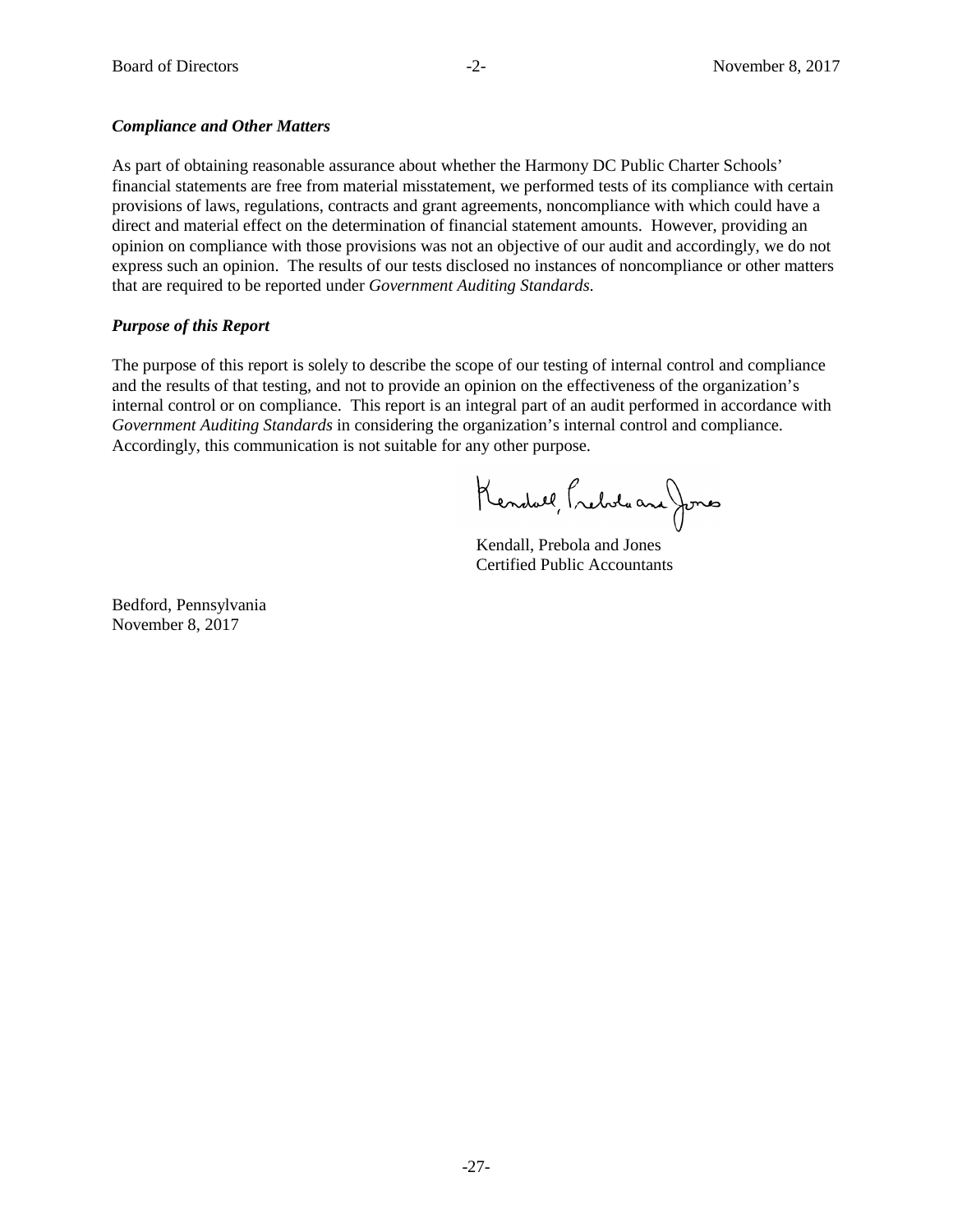# HARMONY DC PUBLIC CHARTER SCHOOLS SUMMARY SCHEDULE OF PRIOR AUDIT FINDINGS FOR THE YEAR ENDED JUNE 30, 2017

# FINDINGS - FINANCIAL STATEMENT AUDIT

There were no audit findings in the prior year.